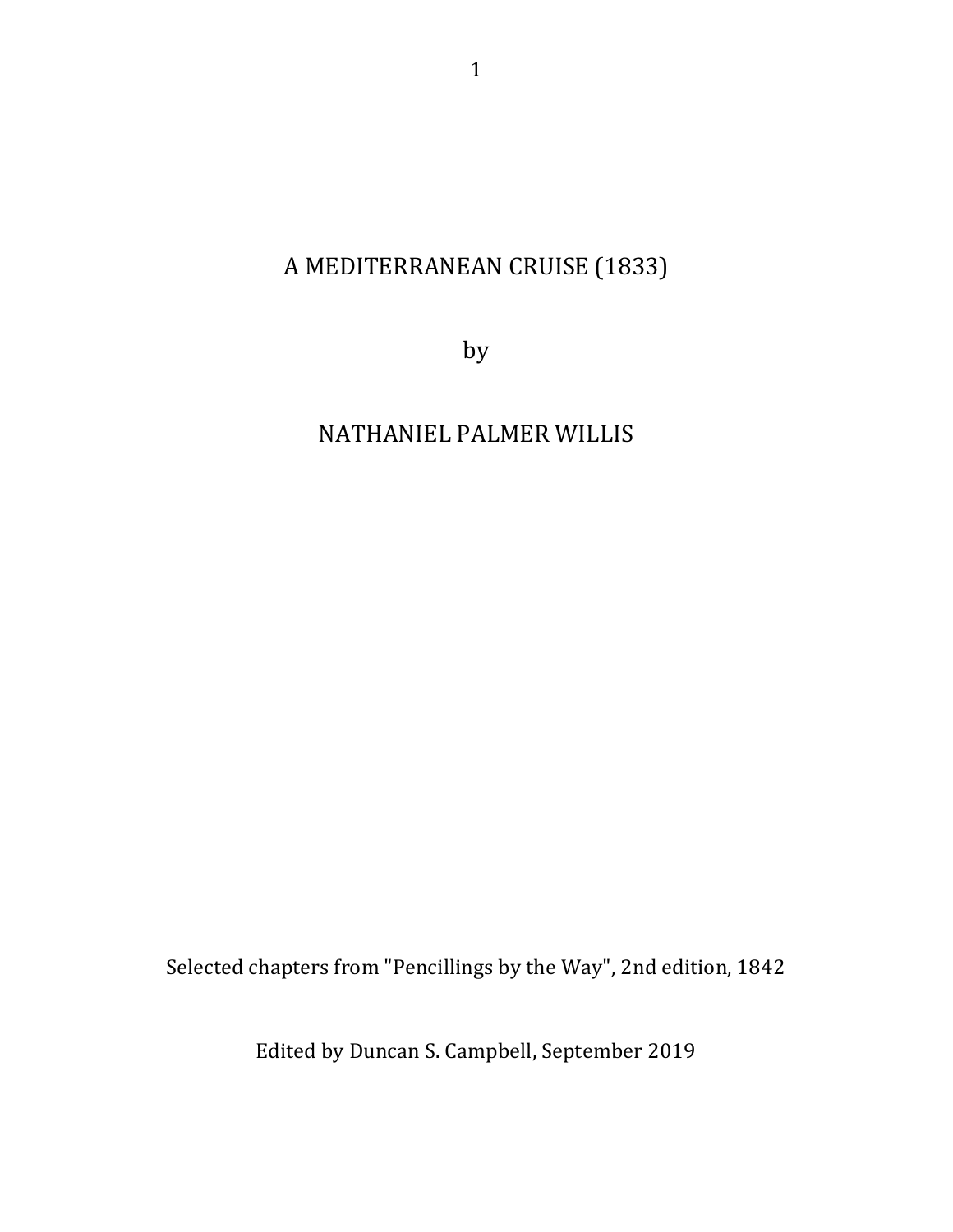#### LETTER XIV ==========

THE PIRAEUS—THE SACRA VIA—RUINS OF ELEUSIS—GIGANTIC MEDALLION—COSTUME OF THE ATHENIAN WOMEN—THE TOMB OF THEMISTOCLES—THE TEMPLE OF MINERVA.

Sept. 1833.

PIRAEUS. With a basket of ham and claret in the stern sheets, a cool awning over our heads, and twelve men at the oars, such as the coxswain of Themistocles' galley might have sighed for, we pulled away from the ship at an early hour, for Eleusis. The conqueror of Salamis delayed the battle for the ten o'clock breeze; and as Nature (which should be called *he* instead of *she*, for her constancy) still ruffles the Aegean at the same hour, we had a calm sea through the strait where once lay the "ships by thousands." We soon rounded the point, and shot along under the

> "Rocky brow Which looks o'er sea-born Salamis."

It is a bare, bold precipice, a little back from the sea, and commands an entire view of the strait. Here sat Xerxes,<sup>1</sup> "on his throne of gold,<sup>2</sup> with many secretaries about him to write down the particulars of the action." The Athenians owed their victory to the wisdom of Themistocles, who managed to draw the Persians into the strait, (scarce a cannon-shot across just here) where only a small part of their immense fleet could act at one time. The wind, as the wily Greek had foreseen, rose at the same time, and rendered the lofty-built Persian ships unmanageable; while the Athenian galleys, cut low to the water, were easily brought into action in the most advantageous position. It is impossible to look upon this beautiful and lovely spot, and imagine the stirring picture it presented. The wild sea-bird knows no lonelier place. Yet on that rock

<sup>&</sup>lt;sup>1</sup> Xerxes — King of the Persian Empire

 $2$  Footnote in original  $-$  «So says Phanodemus, quoted by Plutarch. The commentators upon the tragedy of Aeschylus on this subject say it was a "silver chair," and that it "was afterwards placed in the temple of Minerva at Athens, with the golden-hilted scimitar of Mardonius."»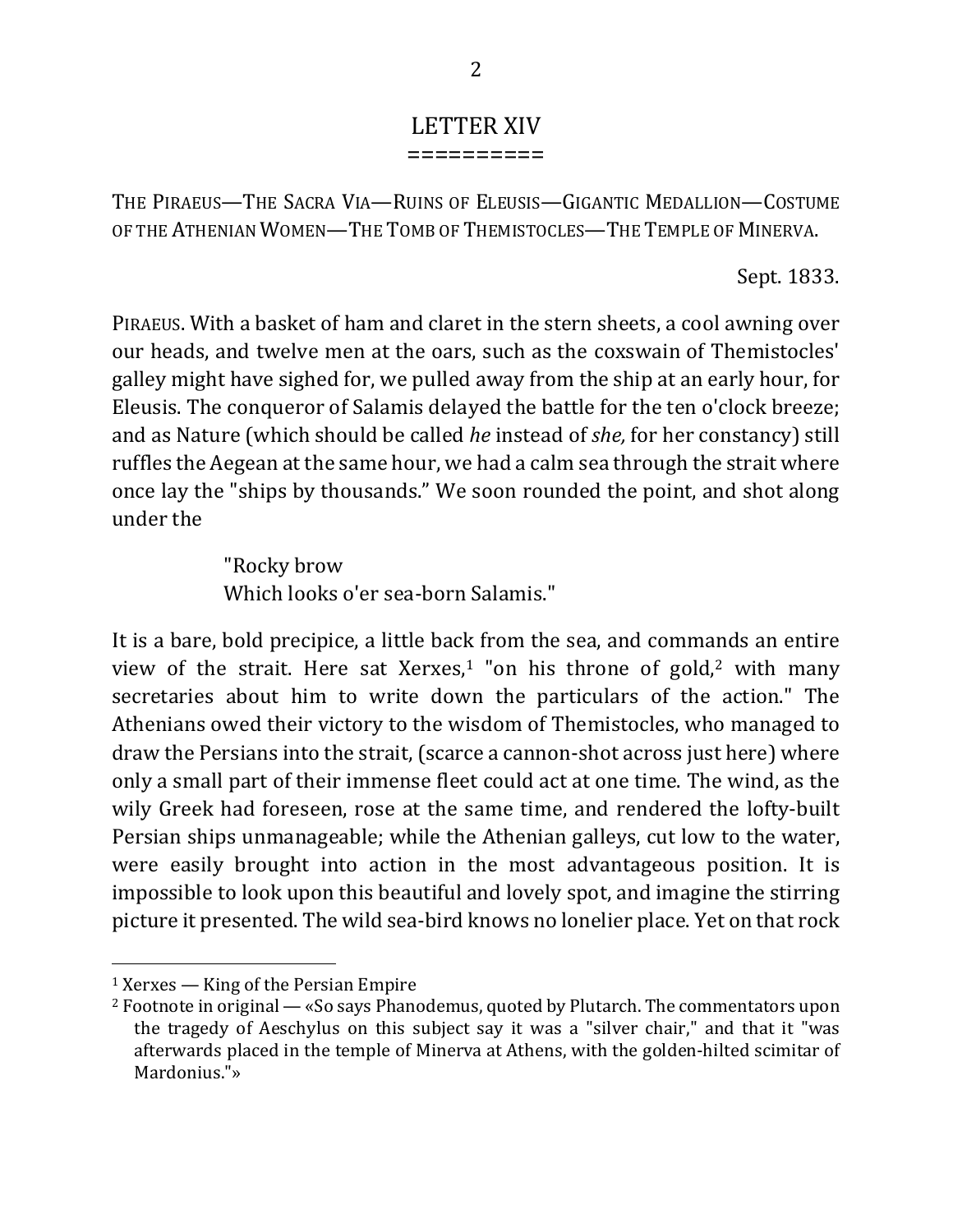once sat the son of Darius, with his royal purple floating to the wind, and, below him, within these rocky limits, lay "one thousand two hundred ships of war, and two thousand transports," while behind him, on the shores of the Piraeus, were encamped "seven hundred thousand foot and four hundred thousand horse "-"amounting," says Potter<sup>3</sup> in his notes, "with the retinue of women and servants that attended the Asiatic princes in their military expeditions, to more than five millions." How like a king must the royal Persian have felt, when

### "He counted them at break of day!"

With an hour or two of fast pulling, we opened into the broad bay of Eleusis. The first Sabbath after the Creation could not have been more absolutely silent. Megara was away on the left, Eleusis before us at the distance of four or five miles, and the broad plains where agriculture was first taught by Triptolemus, the poetical home of Ceres, lay an utter desert in the sunshine. Behind us, between the mountains, descended the Sacra Via, $4$  by which the procession came from Athens to celebrate the Eleusinian Mysteries—a road of five or six miles, lined, in the time of Pericles, with temples and tombs. I could half fancy the scene as it was presented to the eyes of the invading Macedonians—when the procession of priests and virgins, accompanied by the whole population of Athens, wound down into the plain, guarded by the shining spears of the army of Alcibiades. It is still doubtful, I believe, whether these imposing ceremonies were the pure observances of a lofty and sincere superstition, or the orgies of a licentious Saturnalia.

We landed at Eleusis, and were immediately surrounded by a crowd of people, as simple and curious in their manners, and resembling somewhat, in their dress and complexion, the Indians of our country. The ruins of a great city lay about us, and their huts were built promiscuously among them. Magnificent fragments of columns and blocks of marble interrupted the path through the village, and between two of the houses lay, half buried, a gigantic medallion of Pentelic marble, representing, in *alto relievo*,<sup>5</sup> the body and head of a warrior in full armor. A hundred men would move it with difficulty. Commodore

<sup>&</sup>lt;sup>3</sup> Robert Potter (1721-1804) — Translator of the ancient Greek tragedy "*The Persians*", by Aeschylus, describing the Battle of Salamis in 472 BC

 $4$  Sacra Via  $-$  (Latin) Sacred Road

 $5$  Alto relievo — (Italian) high relief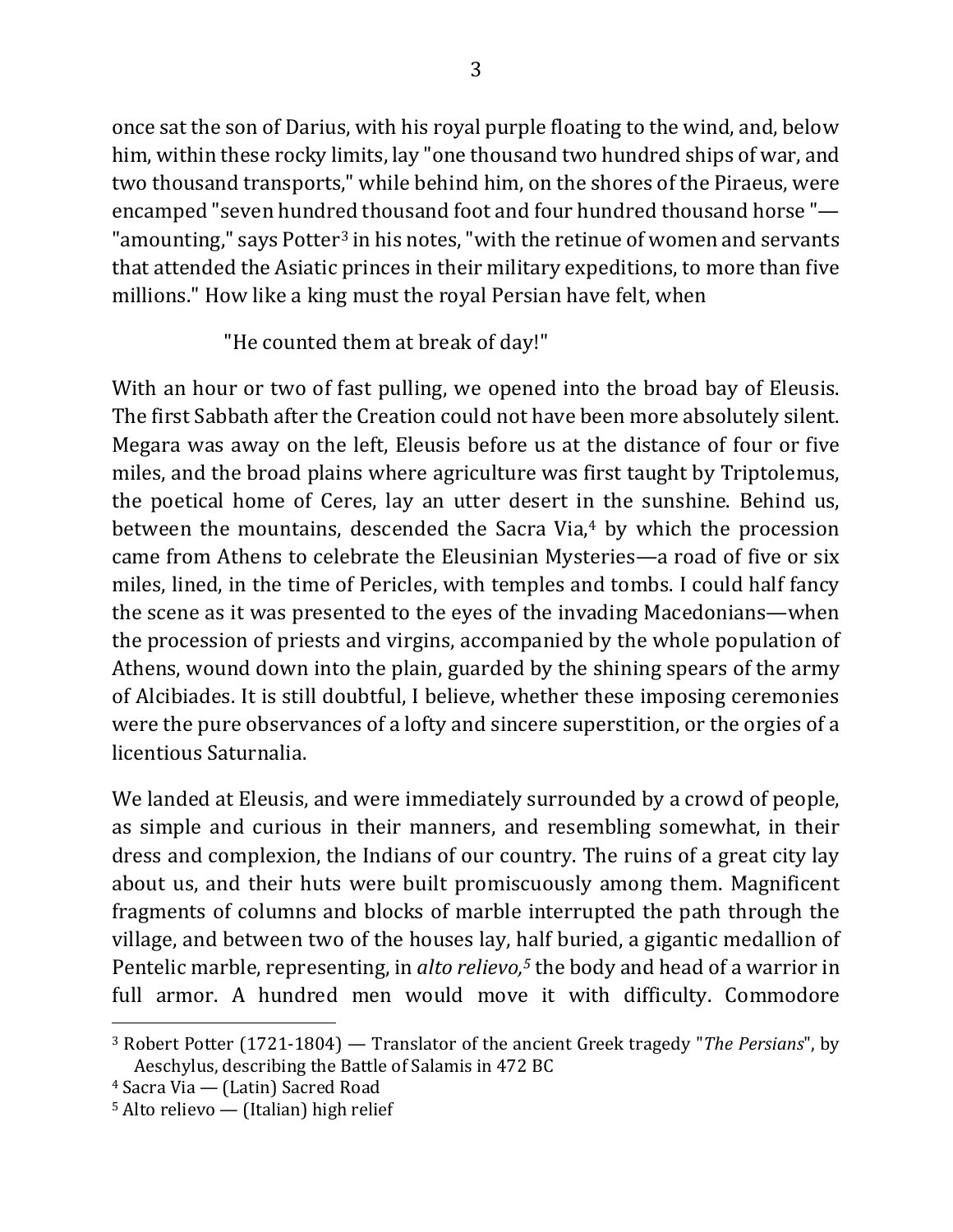Patterson<sup>6</sup> attempted it six years ago in the *'Constitution*,' but his launch was found unequal to its weight.

The people here gathered more closely around the ladies of our party, examining their dress with childish curiosity. They were doubtless the first females ever seen at Eleusis in European costume. One of the ladies happening to pull off her glove, there was a general cry of astonishment. The brown kid had clearly been taken as the color of the hand. Some curiosity was then shown to see their faces, which were covered with thick green veils, as a protection against the sun. The sight of their complexions (in any country remarkable for a dazzling whiteness) completed the astonishment of these children of Ceres.

We, on our part, were scarcely less amused with their costumes in turn. Over the petticoat was worn a loose jacket of white cloth reaching to the knee, and open in front—its edges and sleeves wrought very tastefully with red cord. The head-dress was composed entirely of money. A fillet of gold sequins was first put *a la feronière*,<sup>7</sup> around the forehead, and a close cap, with a throat-piece like the gorget of a helmet, fitted the skull exactly, stitched with coins of all values, folded over each other according to their sizes, like scales. The hair was then braided, and fell down the back, loaded also with money. Of the fifty or sixty women we saw, I should think one half had money on her head to the amount of from one to two hundred dollars. They suffered us to examine them with perfect good-humor. The greater proportion of pieces were *paras*, a small and thin Turkish coin of very small value. Among the larger pieces were dollars of all nations, five-franc pieces, Sicilian piastres, Tuscan colonati, Venetian swansicas, &c. &c. I doubted much whether they were not the collections of some piratical *caique*.<sup>8</sup> There is no possibility of either spending or getting money within many miles of Eleusis, and it seemed to be looked upon as an ornament which they had come too lightly by to know its use.

We walked over the foundations of several large temples, with the remains of their splendor lying unvalued about them, and at half a mile from the village came to the "well of Proserpine," whence, say the poets, the ravished daughter

 $6$  Daniel Todd Patterson (1786-1839)  $-$  Commodore Patterson of the US Mediterranean Squadron purchased another sculpture while visiting this district in 1827.

<sup>&</sup>lt;sup>7</sup> *a la feronière* — meaning uncertain

<sup>&</sup>lt;sup>8</sup> *caique* — small wooden trading vessel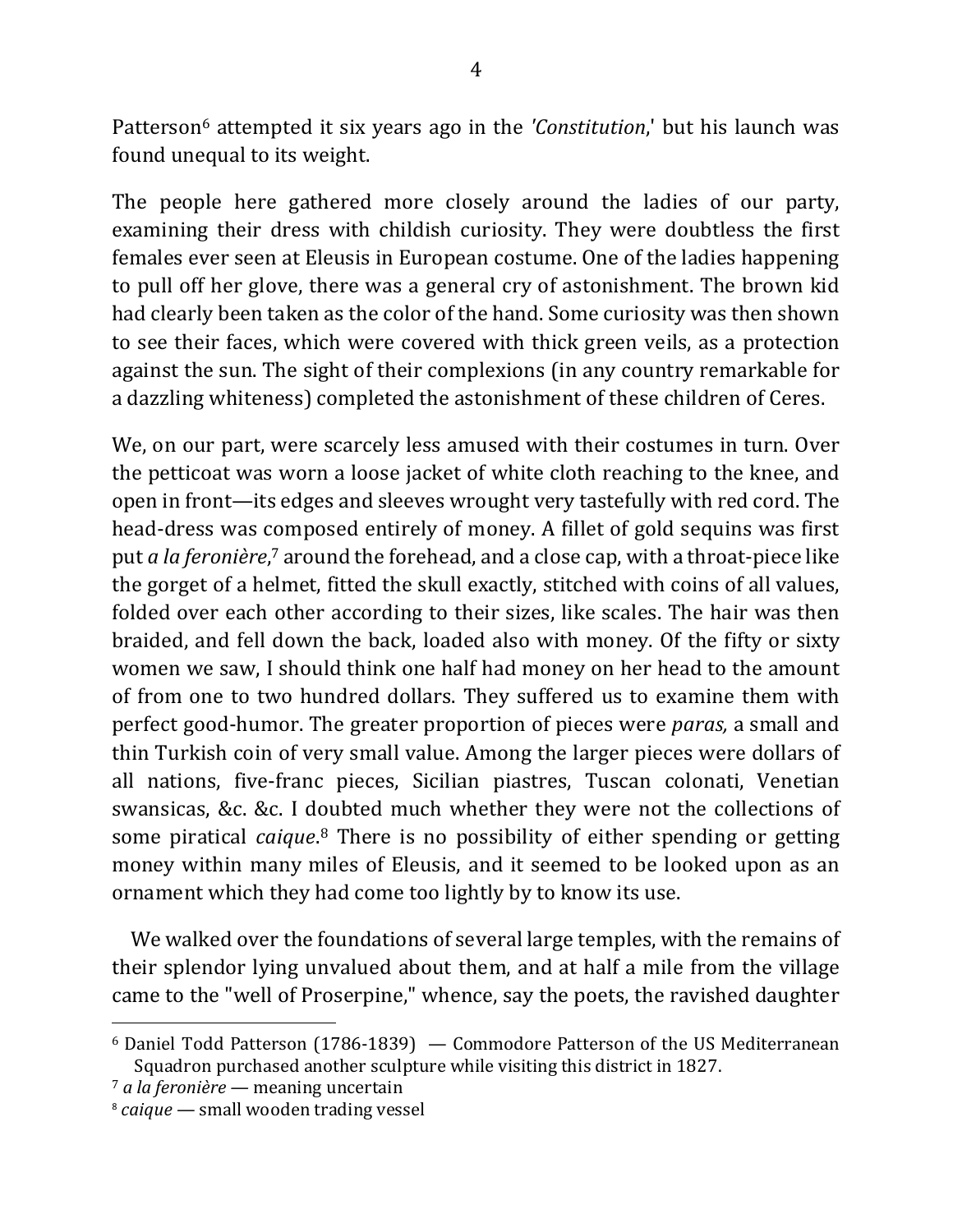of Ceres emerged from the infernal regions on her visits to her mother. The modern Eleusinians know it only as a well of the purest water.

On our return we stopped at the southern point of the Piraeus, to see the tomb of Themistocles. We were directed to it by thirteen or fourteen *frustra*<sup>9</sup> of enormous columns, which once formed the monument to his memory. They buried him close to the edge of the sea, opposite Salamis. The continual beat of the waves for so many hundred years has worn away the promontory, and his sarcophagus, which was laid in a grave cut in the solid rock, is now filled by every swell from the Aegean. The old hero was brought back from his exile to be gloriously buried. He could not lie better for the repose of his spirit, (if it returned with his bones from Argos.) The sea on which he beat the haughty Persians with his handful of galleys sends every wave to his feet. The hollows in the rock around his grave are full of snowy salt left by the evaporation. You might scrape up a bushel within six feet of him. It seems a natural tribute to his memory.10

On a high and lonely rock, stretching out into the midst of the sea, stands a solitary temple. As far as the eye can reach, along the coast of Attica and to the distant isles, there is no sign of human habitation. There it stands, lifted into the blue sky of Greece, like the unreal "fabric of a vision."

Cape Colonna and its "temple of Minerva" were familiar to my memory, but my imagination had pictured nothing half so beautiful. As we approached it from the sea, it seemed so strangely out of place, even for a ruin, so far removed from what had ever been the haunt of man, that I scarce credited my eyes. We could soon count them—thirteen columns of sparkling marble, glittering in the sun. The sea-air keeps them spotlessly white, and, until you approach them nearly, they have the appearance of a structure, from its freshness, still in the sculptor's hands.

 $9$  frustrum (pl. frustra) — perhaps a single stone drum forming the base of a classical column  $10$  Footnote in original — «Langhorne say in his notes on Plutarch, "There is the genuine *Attic* salt in most of the retorts and observations of Themistocles. His wit seems to have been equal to his military and political capacity."»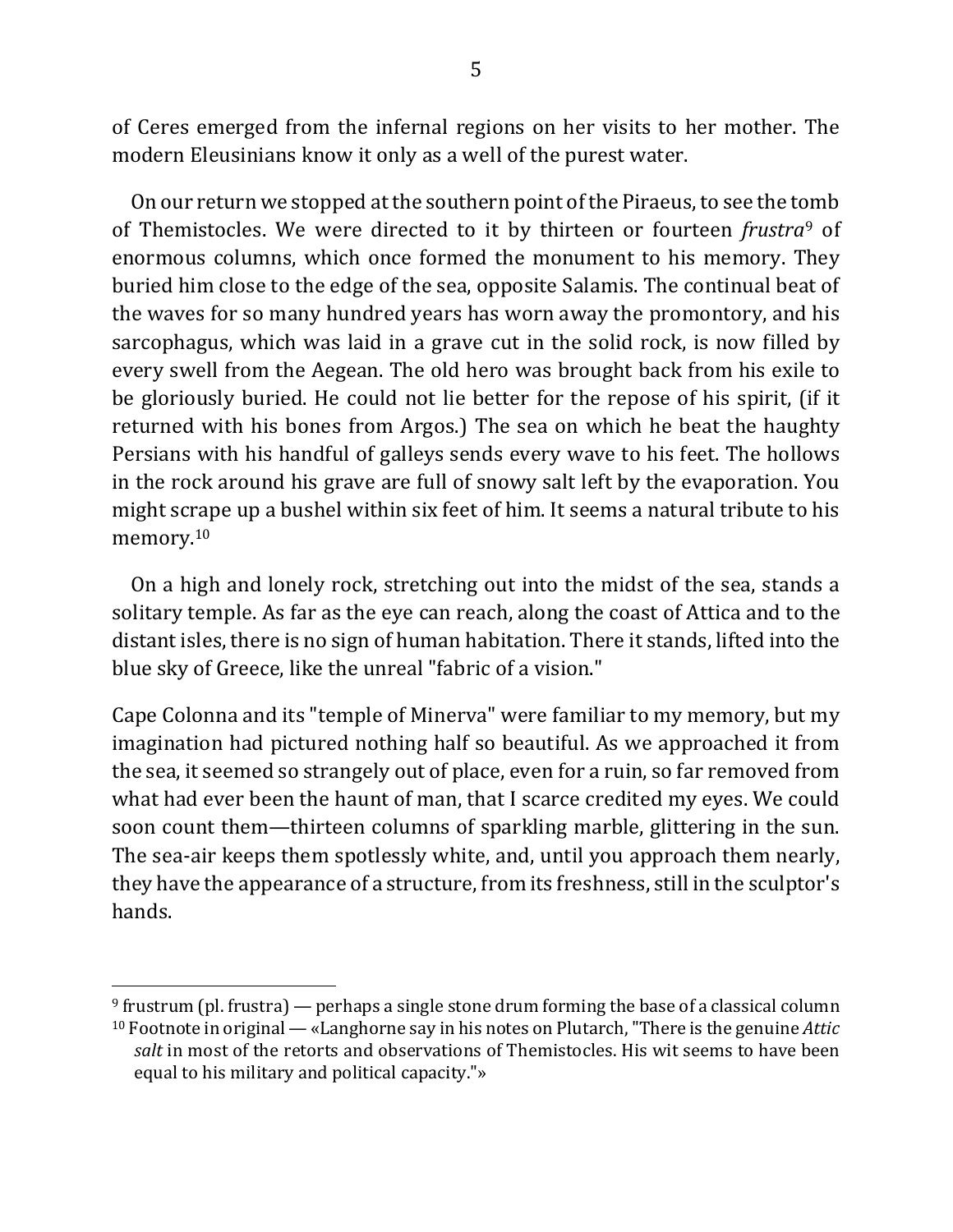The boat was lowered, and the ship lay off-and-on while we landed near the rocks where Falconer was shipwrecked, and mounted to the temple. The summit of the promontory is strewn with the remains of the fallen columns, and their smooth surfaces are thickly inscribed with the names of travelers. Among others, I noticed Byron's and Hobhouse's.<sup>11</sup> Byron, by the way, mentions having narrowly escaped robbery here, by a band of Mainote pirates. He was surprised, swimming off the point, by an English vessel containing some ladies of his acquaintance. He concludes the 'Isles of Greece' beautifully with an allusion to it by its ancient name:

"Place me on Sunium's marbled steep," &c.

The view from the summit is one of the finest in all Greece. The isle where Plato was sold as a slave, and where Aristides and Demosthenes passed their days in exile, stretches along the west; the wide Aegean, sprinkled with here and there a solitary rock, herbless but beautiful in its veil of mist, spreads away from its feet to the southern line of the horizon, and crossing each other almost imperceptibly on the light winds of this summer sea, the red-sailed *caique* of Greece, the merchantmen from the Dardanelles, and the heavy men-of-war of England and France, cruising wherever the wind blows fairest, are seen like broad-winged and solitary birds, lying low with spread pinions upon the waters. The place touched me. I shall remember it with an affection.

There is a small island close to Sunium, which was fortified by one of the heroes of the Iliad on his return from Troy—why, Heaven only knows. It was here, too, that Phrontes, the pilot of Menelaus, died and was buried.

We returned on board after an absence of two hours from the ship, and are steering now straight for the Dardanelles. The plains of Marathon are but a few hours north of our course, and I pass them unwillingly; but what is there one would not see? Greece lies behind, and I have realized one of my dearest dreams in rambling over its ruins. Travel is an appetite that "grows by what it feeds on."

 $11$  John Cam Hobhouse (1786-1869) — Byron's college friend; accompanied him on his 1809 European tour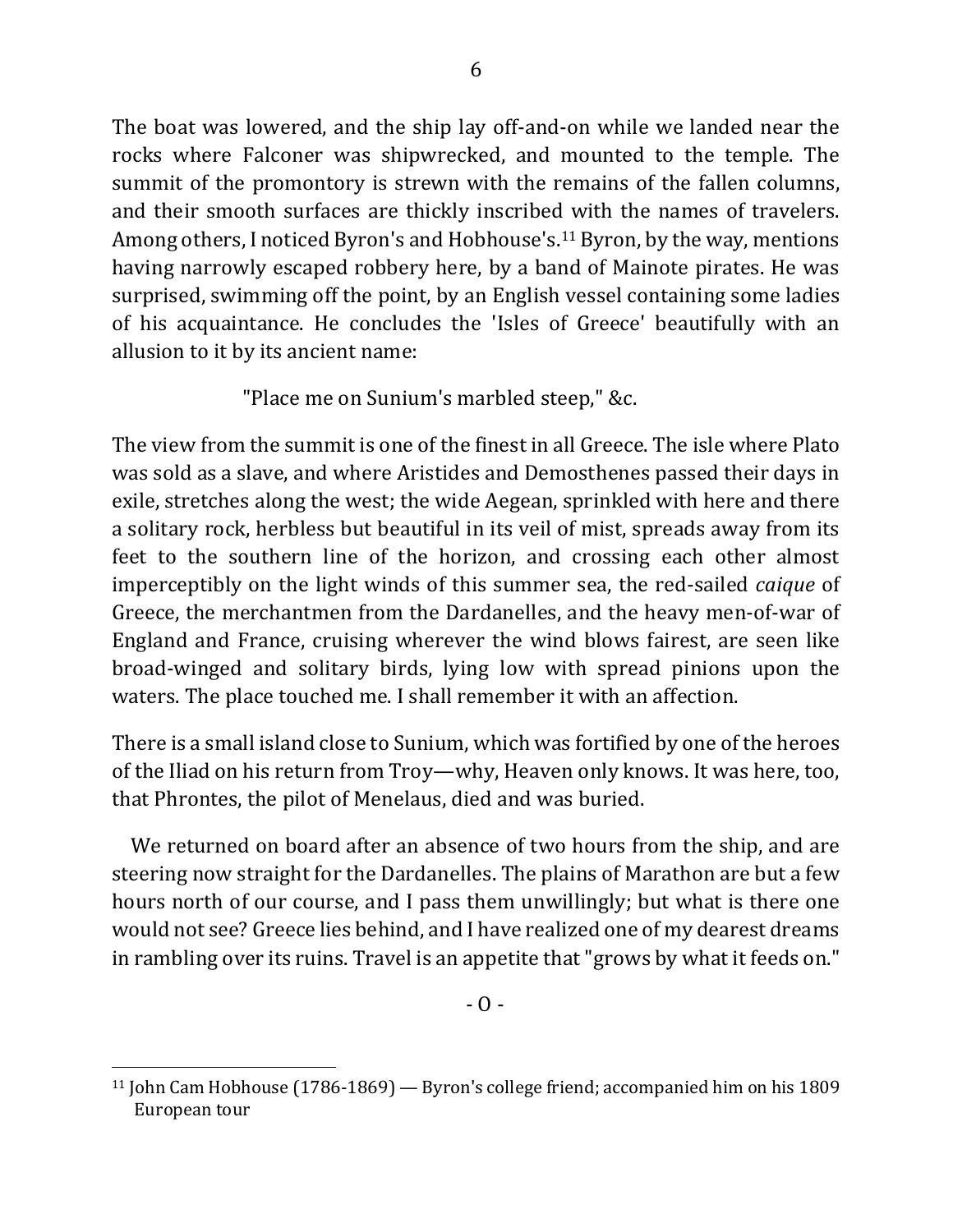## LETTER XV.

==========

MITYLENE—THE TOMB OF ACHILLES—TURKISH BURYING-GROUND —LOST REPUTATION OF THE SCAMANDER—ASIATIC SUNSETS —VISIT TO A TURKISH BEY—THE CASTLES OF THE DARDANELLES—TURKISH BATH, AND ITS CONSEQUENCES.

Sept. 1833.

Lesbos to windward. A *caique*, crowded with people, is running across our bow, all hands singing a wild chorus (perhaps the *Lesboum carmen*)<sup>12</sup> most merrily. The island is now called Mitylene, said to be the greenest and most fertile of the Mediterranean. The Lesbean wine is still good, but they have had no poetesses since Sappho. Cause and effect have quarreled, one would think. Tenedos on the lee. The tomb of Achilles is distinguishable with the glass on the coast of Asia. The column which Alexander "crowned and anointed, and danced around naked," in honor of the hero's ghost, stands above it no longer. The Macedonian wept over Achilles, says the school-book, and envied him the blind bard who had sung his deeds. He would have dried his tears if he had known that his *pas seul*<sup>13</sup> would be remembered as long.

Tenedos seems a pretty island as we near it. It was here that the Greeks hid, to persuade the Trojans that they had abandoned the siege, while the wooden horse was wheeled into Troy. The site of the city of Priam is visible as we get nearer the coast of Asia. Mount Ida and the marshy valley of the Scamander, are appearing beyond Cape Sigaeum, and we shall anchor in an hour between Europe and Asia, in the mouth of the rapid Dardanelles. The wind is not strong enough to stem the current that sets down like a mill-race from the sea of Marmora.

Went ashore on the Asian side for a ramble. We landed at the strong Turkish castle that, with another on the European side, defends the strait, and, passing under their bristling batteries, entered the small Turkish town in the rear. Our appearance excited a great deal of curiosity. The Turks, who were sitting cross-

<sup>12</sup> *carmen* — (Latin) song

<sup>13</sup> *pas seul* — solo dance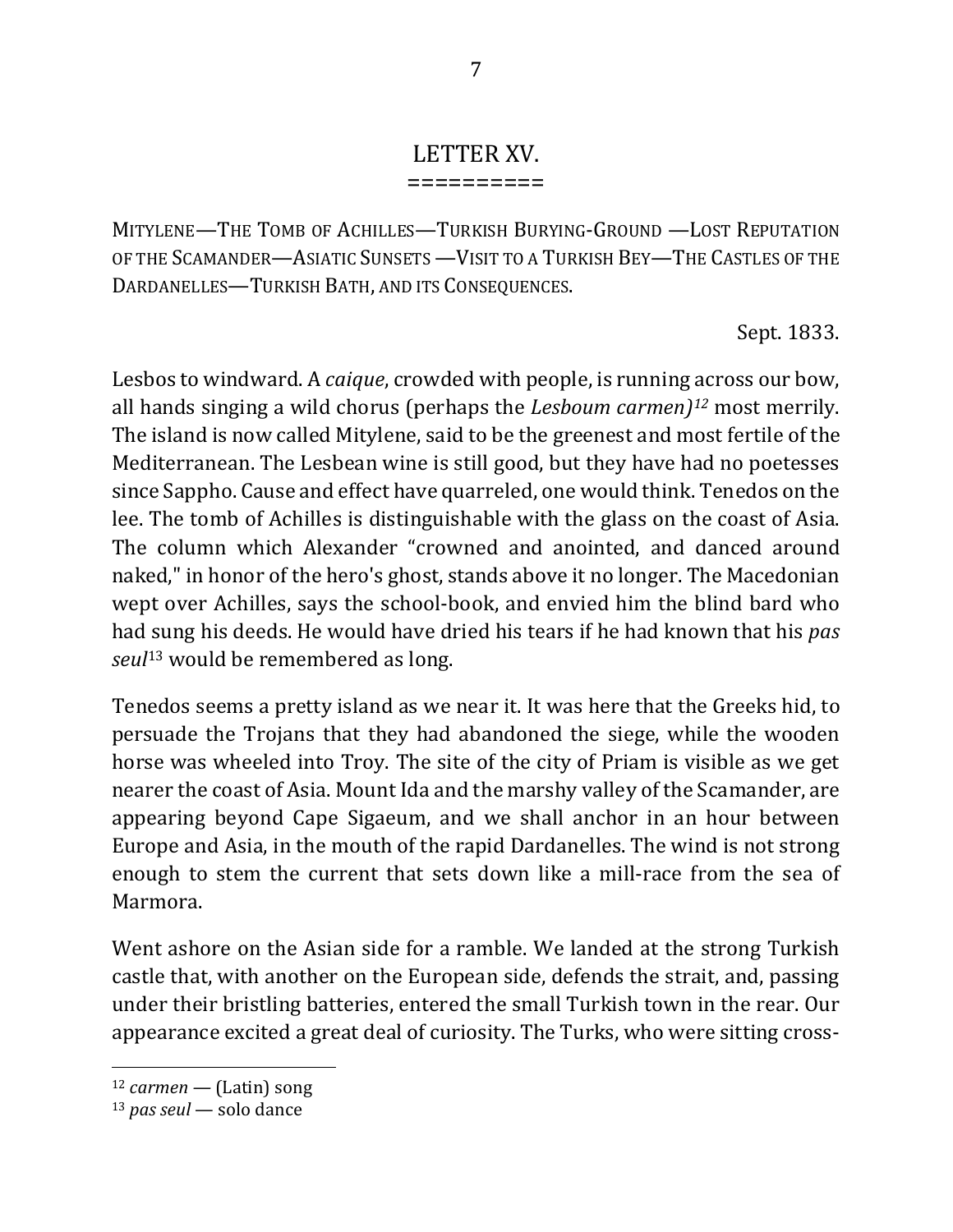legged on the broad benches, extending like a tailor's board, in front of the *cafés*, stopped smoking as we passed, and the women, wrapping up their own faces more closely, approached the ladies of our party and lifted their veils to look at them with the freedom of our friends at Eleusis. We came unaware upon two squalid wretches of women in turning a corner, who pulled their ragged shawls over their heads with looks of the greatest resentment at having exposed their faces to us.

A few minutes' walk brought us outside of the town. An extensive Turkish graveyard lay on the left. Between fig trees and blackberry bushes it was a green spot, and the low tombstones of the men, crowned each with a turban carved in marble of the shape befitting the sleeper's rank, peered above the grass like a congregation sitting in a uniform head-dress at a field preaching. Had it not been for the female graves, which were marked with a slab like ours, and here and there the tombstone of a Greek, carved after the antique, in the shape of a beautiful shell, the effect of an assemblage *sur I'herb<sup>14</sup>* would have been ludicrously perfect.

We walked on to the Scamander. A rickety bridge gave us a passage, toll free, to the other side, where we sat round the rim of a marble well, and ate delicious grapes stolen for us by a Turkish boy from a near vineyard. Six or seven camels were feeding on the unenclosed plain, picking a mouthful and then lifting their long, snaky necks into the air to swallow; a stray horseman, with the head of his bridle decked with red tassels, and his knees up to his chin, scoured the bridle path to the mountains; and three devilish-looking buffaloes scratched their hides and rolled up their fiendish green eyes under a bramble hedge near the river.

The poets lie, or the Scamander is as treacherous as Macassar. Venus bathed in its waters before contending for the prize of beauty, adjudged to her on this very Mount Ida that I see covered with brown grass in the distance. Her hair became "flowing gold" in the lavation. My friends compliment me upon no change after a similar experiment. My long locks (run riot with a four months' cruise) are as dingy and intractable as ever, and, except in the increased brownness of a Mediterranean complexion, the cracked glass in the state-room

 $14$  *sur I'herb* — (literally) on the grass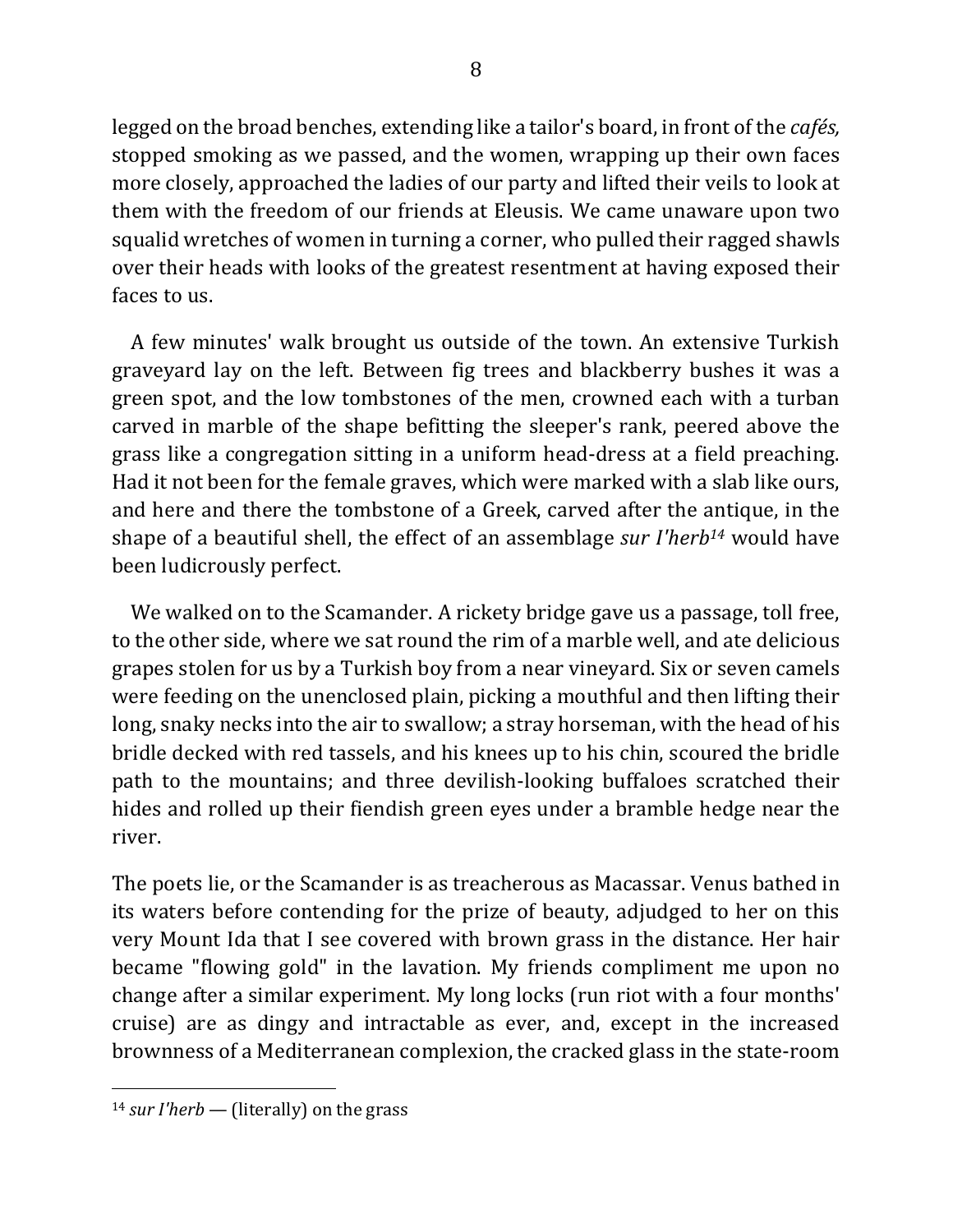of my friend the lieutenant gives me no encouragement of a change. It is soft water, and runs over fine white sand; but the fountain of Callirhoë, at Athens, (she was the daughter of the Scamander, and, like most daughters, is much more attractive than her papa) is softer and clearer. Perhaps the loss of the Scamander's *virtues* is attributable to the cessation of the tribute paid to the god in Helen's time.

The twilights in this part of the world are unparalleled—but I have described twilights and sunsets in Greece and Italy till I am ashamed to write the words. Each one comes as if there never had been and never were to be another; and the adventures of the day, however stirring, are half forgotten in its glory, and seem, in comparison, unworthy of description; but one look at the terms that might describe it, written on paper, uncharms even the remembrance. You must come to Asia and *feel* sunsets. You cannot get them by paying postage.

\* \* \* \* \* \*

At anchor, waiting for a wind. Called to-day on the Bey Effendi, commander of the two castles "Europe" and "Asia," between which we lie. A pokerishlooking dwarf, with ragged beard and high turban, and a tall Turk, who I am sure never smiled since he was born, kicked off their slippers at the threshold, and ushered us into a chamber on the second story. It was a luxurious little room lined completely with cushions, the muslin-covered pillows of down leaving only a place for the door. The divan was as broad as a bed, and, save the difficulty of rising from it, it was perfect as a lounge. A ceiling of inlaid woods, embrowned with smoke, windows of small panes fantastically set, and a place lower than the floor for the attendants to stand and leave their slippers, were all that was peculiar else.

\*. \*. \*. \*. \*. \*. \*

The bey<sup>15</sup> entered in a few minutes with a pipe-bearer, an interpreter, and three or four attendants. He was a young man, about twenty, and excessively handsome. A clear, olive complexion; a moustache of silky black; a thin, aquiline nose, with almost transparent nostrils; cheeks and chin rounded into a perfect oval, and mouth and eyes expressive of the most resolute firmness, and, at the

 $15$  bey  $-$ Turkish title for chieftain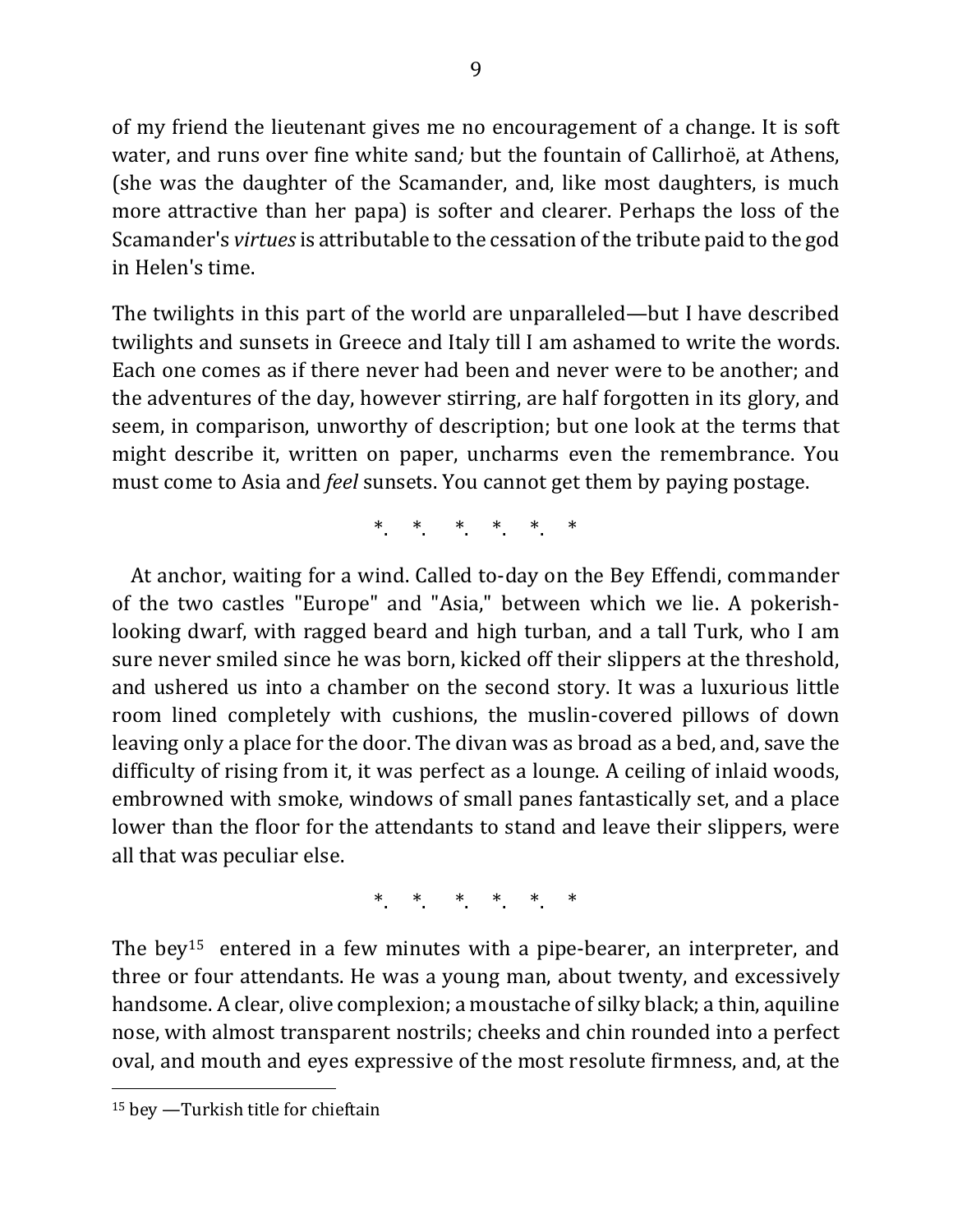same time, girlishly beautiful, completed the picture of the finest looking fellow I have seen within my recollection. His person was very slight, and his feet and hands small, and particularly well-shaped. Like most of his countrymen of latter years, his dress was half European, and much less becoming, of course, than the turban and trouser. Pantaloons, rather loose; a light fawn-colored short jacket; a red cap, with a blue tassel; and stockings, without shoes were enough to give him the appearance of a dandy half through his toilet. He entered with an indolent step, bowed, without smiling, and throwing one of his feet under him, sunk down upon the divan, and beckoned for his pipe. The Turk in attendance kicked off his slippers, and gave him the long tube with its amber mouthpiece, setting the bowl into a basin in the center of the room. The bey put it to his handsome lips, and drew till the smoke mounted to the ceiling, and then handed it, with a graceful gesture, to the commodore.

The conversation went on through two interpretations. The bey's interpreter spoke Greek and Turkish, and the ship's pilot who accompanied us, spoke Greek and English, and the usual expressions of good feeling and offers of mutual service were thus passed between the puffs of the pipe with sufficient facility. The dwarf soon after entered with coffee. The small gilded cups had about the capacity of a goodwife's thimble, and were covered with gold tops to retain the aroma. The fragrance of the rich berry filled the room. We acknowledged, at once, the superiority of the Turkish manner of preparing it. It is excessively strong, and drunk without milk. I looked into every corner while the attendants were removing the cups, but could see no trace of a *book*. Ten or twelve guns, with stocks inlaid with pearl and silver, two or three pair of gold-handled pistols, and a superb Turkish scimitar and belt, hung upon the walls, but there was no other furniture. We rose, after a half hour's visit, and were bowed out by the handsome Effendi,<sup>16</sup> coldly and politely. As we passed under the walls of the castle, on the way to the boat, we saw six or seven women, probably a part of his harem, peeping from the embrasures of one of the bastions. Their heads were wrapped in white; one eye only left visible. It was easy to imagine them Zuleikas<sup>17</sup> after having seen their master.

 $16$  Effendi  $-$  Turkish title of respect or courtesy

<sup>&</sup>lt;sup>17</sup> Zuleika — ref. *Genesis* 39:5; Biblical character, attempted to seduce her master's slave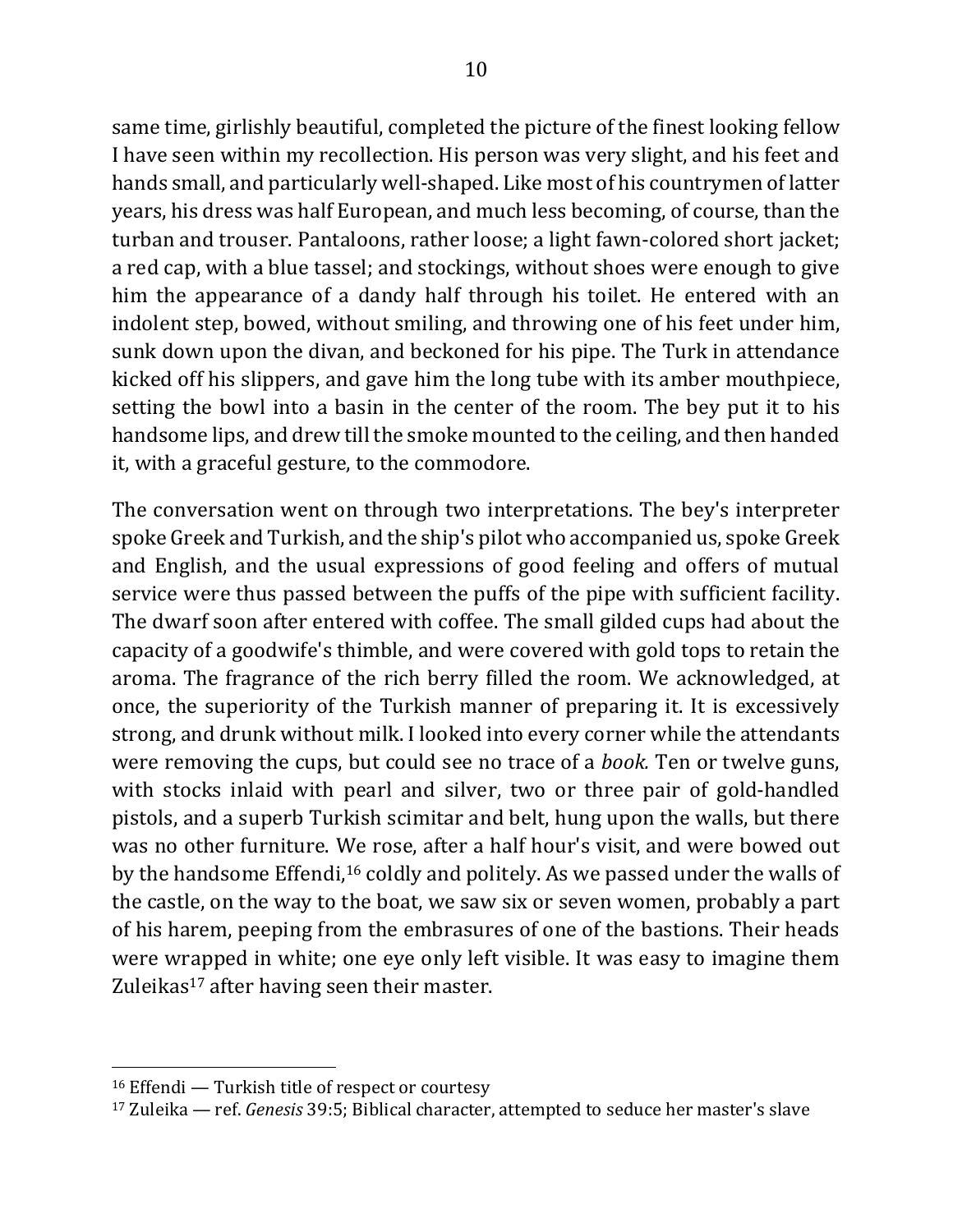Went ashore at Castle Europe, with one or two of the officers, to take a bath. An old Turk, sitting upon his hams, at the entrance, pointed to the low door at his side, without looking at us, and we descended, by a step or two, into a vaulted hall, with a large, circular ottoman in the center, and a very broad divan all around. Two tall young Muslims, with only turbans and waistcloths to conceal their natural proportions, assisted us to undress, and led us into a stone room, several degrees warmer than the first. We walked about here for a few minutes, and as we began to perspire, were taken into another, filled with hot vapor, and, for the first moment or two almost intolerable. It was shaped like a dome, with twenty or thirty small windows at the top, several basins at the sides into which hot water was pouring, and a raised stone platform in the center, upon which we were all requested, by gestures, to lie upon our backs. The perspiration at this time was pouring from us like rain. I lay down with the others, and a Turk, a dark-skinned, fine-looking fellow, drew on a mitten of rough grass cloth, and, laying one hand upon my breast to hold me steady, commenced rubbing me, without water, violently. The skin peeled off under the friction, and I thought he must have rubbed into the flesh repeatedly. Nothing but curiosity to go through the regular operation of a Turkish bath prevented my crying out "Enough!" He rubbed away, turning me from side to side, till the rough glove passed smoothly all over my body and limbs, and then, handing me a pair of wooden slippers, suffered me to rise. I walked about for a few minutes, looking with surprise at the rolls of skin he had taken off, and feeling almost transparent as the hot air blew upon me.

In a few minutes my Muslim beckoned to me to follow him to a smaller room, where he seated me on a stone beside a font of hot water. He then made some thick soapsuds in a basin, and, with a handful of fine flax, soaped and rubbed me all over again, and a few dashes of the hot water, from a wooden saucer, completed the bath.

The next room, which had seemed so warm on our entrance, was now quite chilly. We remained here until we were dry, and then returned to the hall in which our clothes were left, where beds were prepared on the divans, and we were covered in warm cloths, and left to our repose. The disposition to sleep was almost irresistible. We rose in a short time, and went to the coffee-house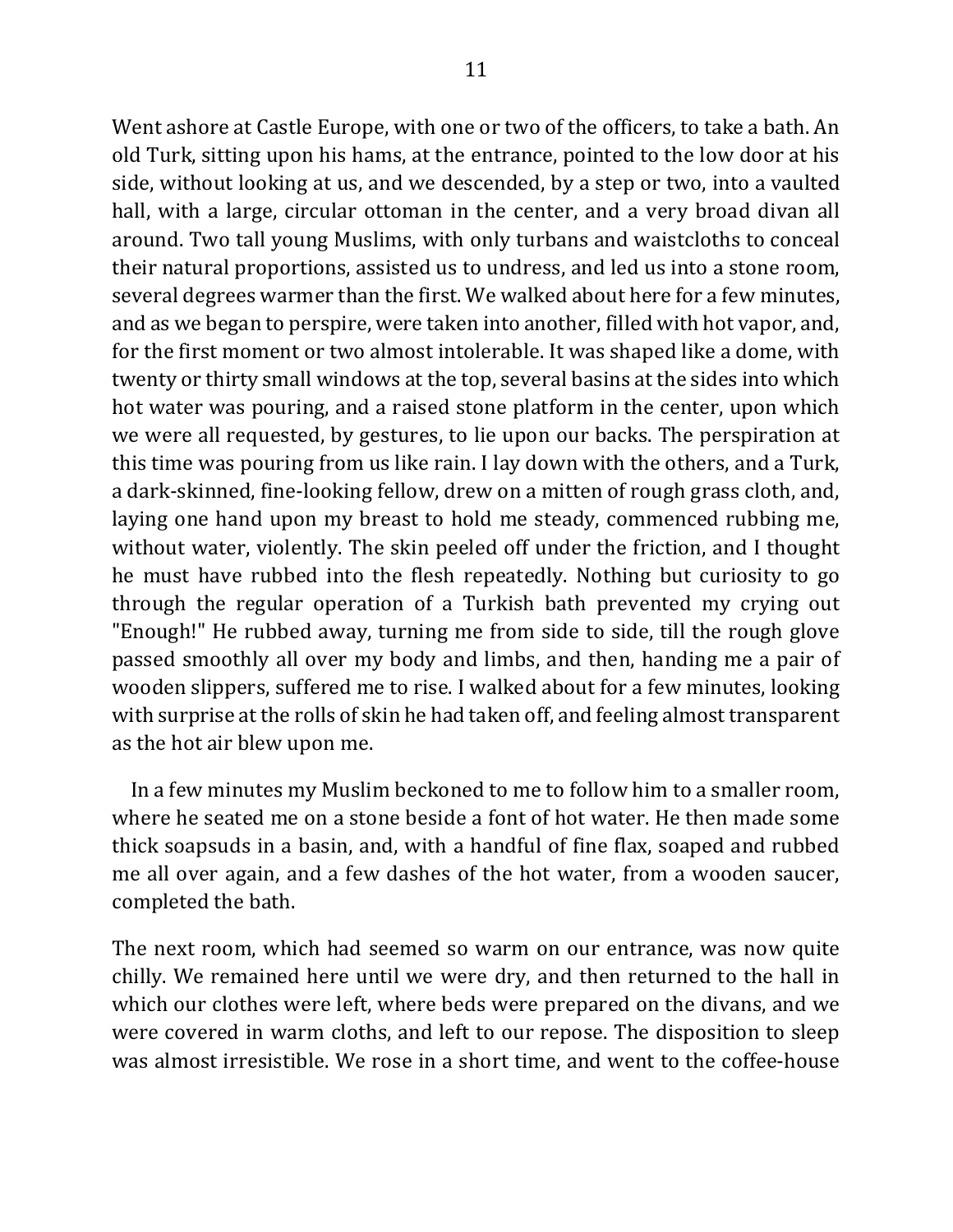opposite, when a cup of strong coffee, and a hookah<sup>18</sup> smoked through a highly ornamented glass bubbling with water, refreshed us deliciously.

I have had ever since a feeling of suppleness and lightness, which is like wings growing at my feet. It is certainly a very great luxury, though, unquestionably, most enervating as a habit.

 $- 0 -$ 

 $18$  hookah  $-$  Oriental instrument for smoking tobacco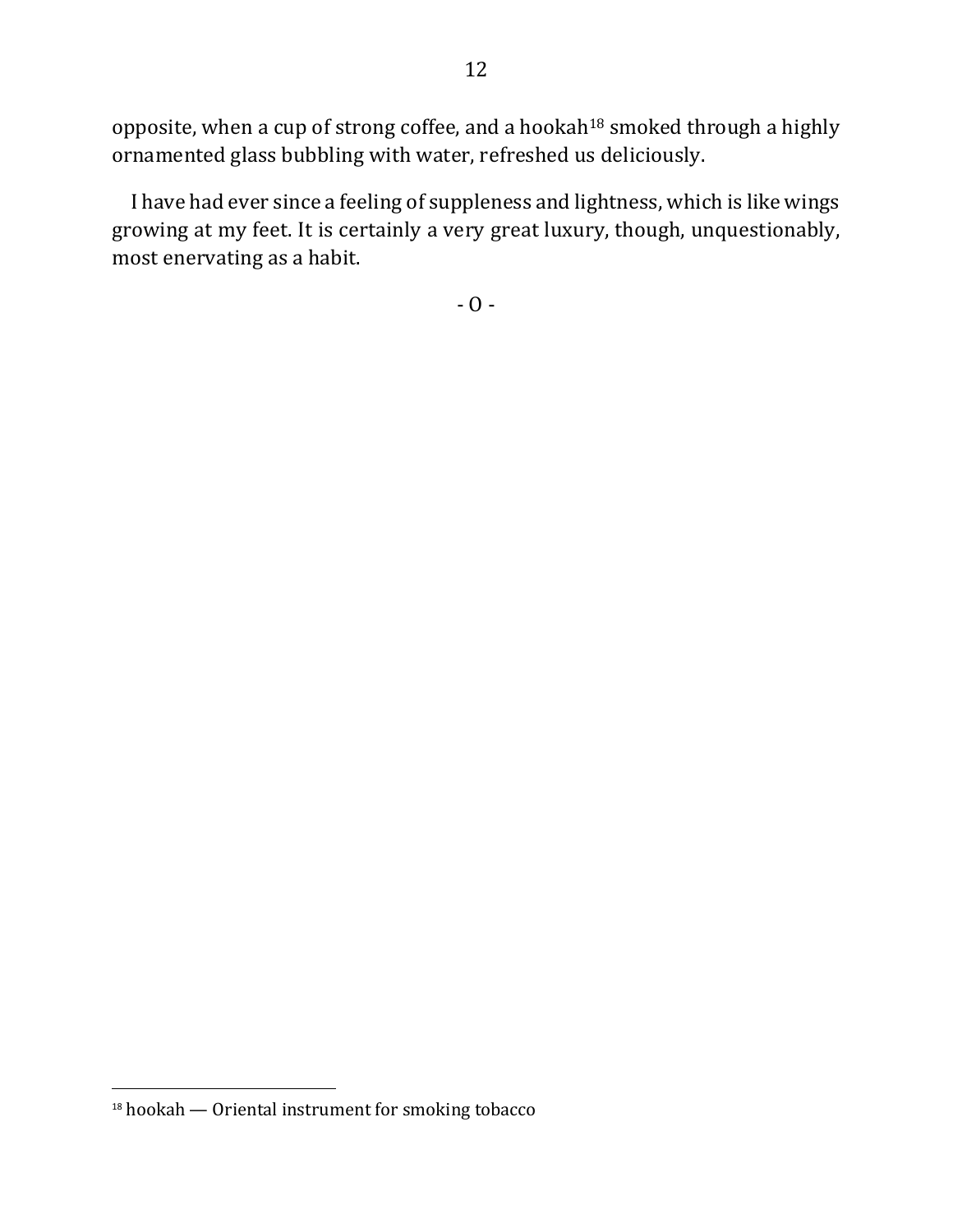#### LETTER XVI. ==========

A TURKISH PICNIC ON THE PLAIN OF TROY—FINGERS VERSUS FORKS.

DARDANELLES. The oddest invitation I ever had in my life was from a Turkish bey to a *fête ckampêtre<sup>19</sup>* on the ruins of Troy! We have just returned, full of wassail<sup>20</sup> and pillaw,<sup>21</sup> by the light of an Asian moon.

The morning was such a one as you would expect in the country where mornings were first made. The sun was clear, but the breeze was fresh, and, as we sat on the bey's soft divans, taking coffee before starting, I turned my cheek to the open window and confessed the blessing of existence.

We were sixteen, from the ship, and our host was attended by his interpreter, the general of his troops, the governor of Bunarbashi, (the name of the Turkish town near Troy) and a host of attendants on foot and horseback. His cook had been sent forward at daylight with the provisions.

The handsome bey came to the door, and helped to mount us upon his own horses, and we rode off with the whole population of the village assembled to see our departure. We forded the Scamander, near the town, and pushed on at a hard gallop over the plain. The bey soon overtook us upon a fleet grey mare, caparisoned with red trappings, holding an umbrella over his head, which he courteously offered to the commodore on coming up. We followed a grass path, without hill or stone, for nine or ten miles, and after having passed one or two hamlets, with their open threshing-floors, and crossed the Simois, with the water to our saddle-girths, we left a slight rising ground by a sudden turn, and descended to a cluster of trees, where the Turks sprang from their horses, and made signs for us to dismount.

It was one of nature's drawing-rooms. Thickets of brush and willows enclosed a fountain, whose clear waters were confined in a tank formed of marble slabs from the neighboring ruins. A spreading tree above, and soft

<sup>&</sup>lt;sup>19</sup> *fête ckampêtre* — (French) garden party

 $20$  wassail — wishes of good health

 $21$  pillaw — Pilaf rice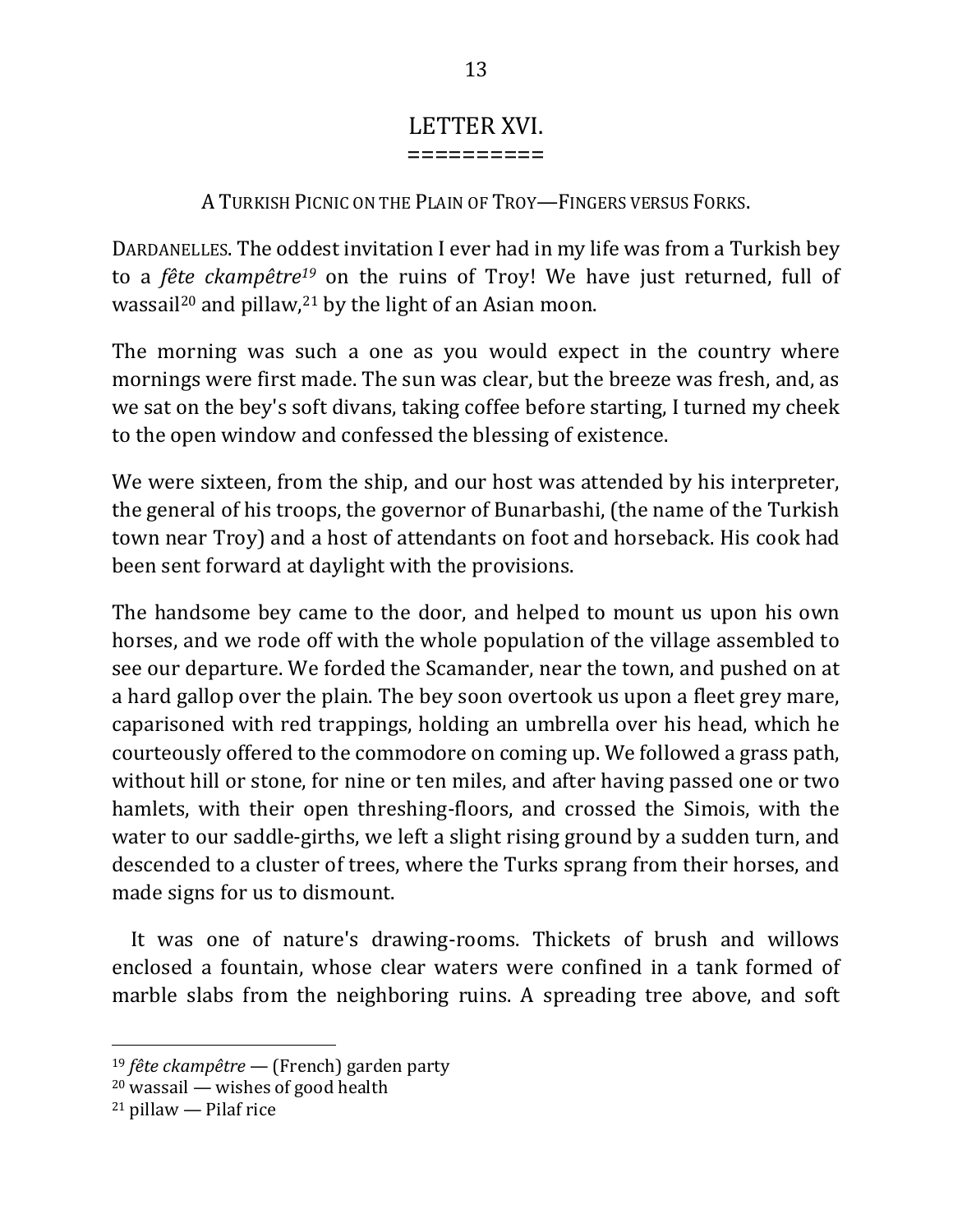meadow grass to its very tip, left nothing to wish but friends and a quiet mind to perfect its beauty. The cook's fires were smoking in the thicket; the horses were grazing without saddle or bridle in the pasture below, and we lay down upon the soft Turkish carpets, spread beneath the trees, and reposed from our fatigues for an hour.

The interpreter came when the sun had slanted a little across the trees, and invited us to the bey's gardens hard by. A path, overshadowed with wild brush, led us round the little meadow to a gate, close to the fountain-head of the Scamander. One of the common cottages of the country stood upon the left, and in front of it a large arbor, covered with a grape vine, was underlaid with cushions and carpets. Here we reclined, and coffee was brought us with baskets of grapes, figs, quinces, and pomegranates, the bey and his officers waiting on us themselves with amusing assiduity. The people of the house, meantime, were sent to the fields for green corn, which was roasted for us, and this with nuts, wine, and conversation, and a ramble to the source of the Simois, which bursts from a cleft in the rock very beautifully, whiled away the hours till dinner.

About four o'clock we returned to the fountain. A white muslin cloth was laid upon the grass between the edge and the overshadowing tree, and all around it were spread the carpets upon which we were to recline while eating. Wine and melons were cooling in the tank, and plates of honey and grapes, and new-made butter, (a great luxury in the Archipelago,) stood on the marble rim. The dinner might have fed Priam's army. Half a lamb, turkeys and chickens, were the principal meats, but there was, besides, "a rabble rout" of made dishes, peculiar to the country, of ingredients at which I could not hazard even a conjecture.

We crooked our legs under us with some awkwardness, and, producing our knives and forks, (which we had brought with the advice of the interpreter) commenced, somewhat abated in appetite by too liberal a lunch. The bey and his officers sitting upright, with their feet under them, pinched off bits of meat dexterously with the thumb and forefinger, passing from one to the other a dish of rice, with a large spoon, which all used indiscriminately. It is odd that eating with the fingers seemed only disgusting to me in the bey. His European dress probably made the peculiarity more glaring. The fat old governor who sat beside me was greased to the elbows, and his long grey beard was studded with rice and drops of gravy to his girdle. He rose when the meats were removed,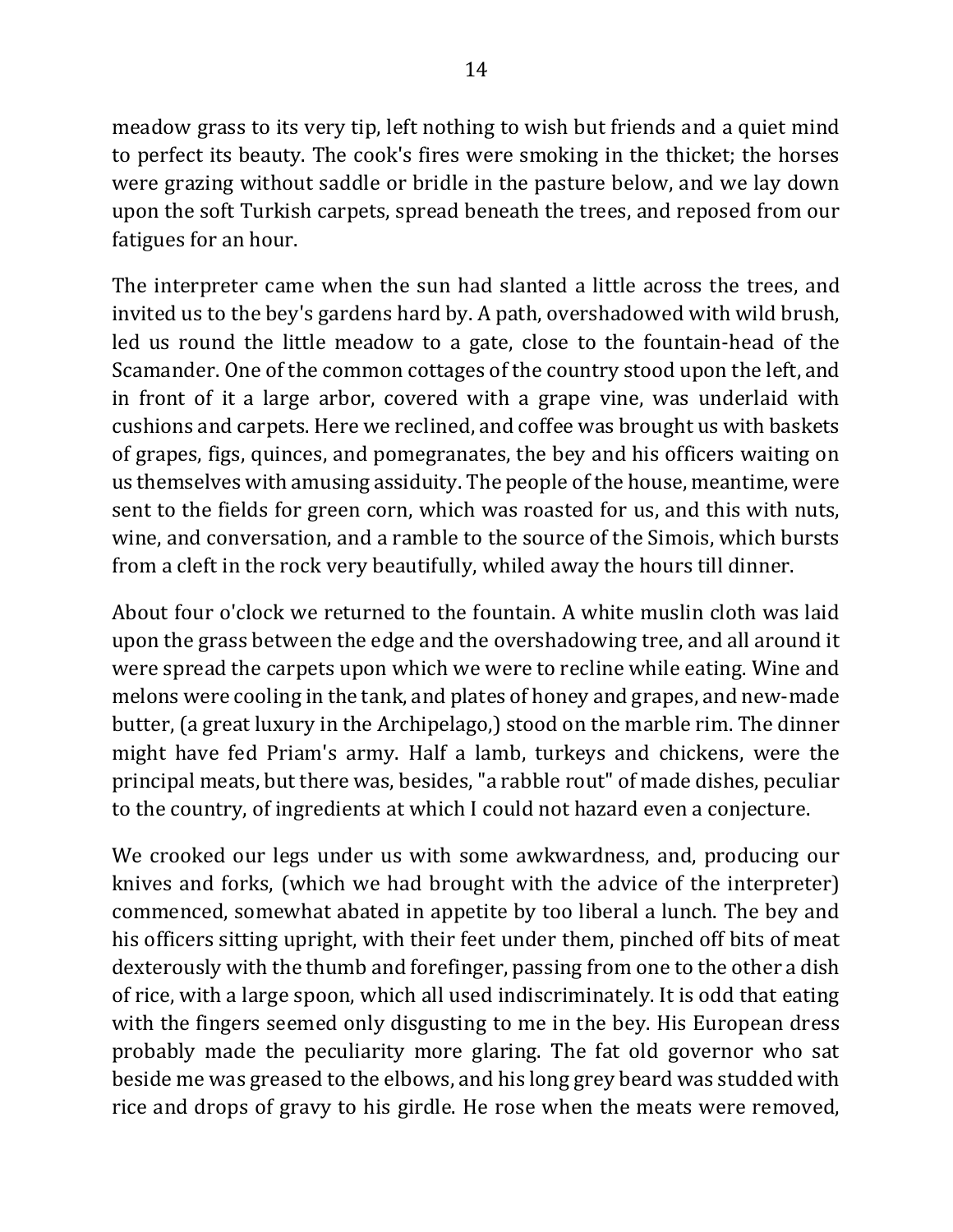and waddled off to the stream below, where a wash in the clean water made him once more a presentable person.

It is a Turkish custom to rise and retire while the dishes are changing, and, after a little ramble through the meadow, we returned to a lavish spread of fruits and honey, which concluded the repast.

It is doubted where Troy stood. The reputed site is a rising ground, near the fountain of Bunarbashi, to which we strolled after dinner. We found nothing but quantities of fragments of columns, believed by antiquaries to be the ruins of a city that sprung up and died long since Troy.

We mounted and rode home by a round moon, whose light filled the air like a dust of phosphoric silver. The plains were in a glow with it. Our Indian summer nights, beautiful as they are, give you no idea of an Asian moon.

The bey's rooms were lit, and we took coffee with him once more, and, fatigued with pleasure and excitement, got to our boats, and pulled up against the arrowy<sup>22</sup> current of the Dardanelles to the frigate.

 $- 0 -$ 

 $22$  arrowy — resembling an arrow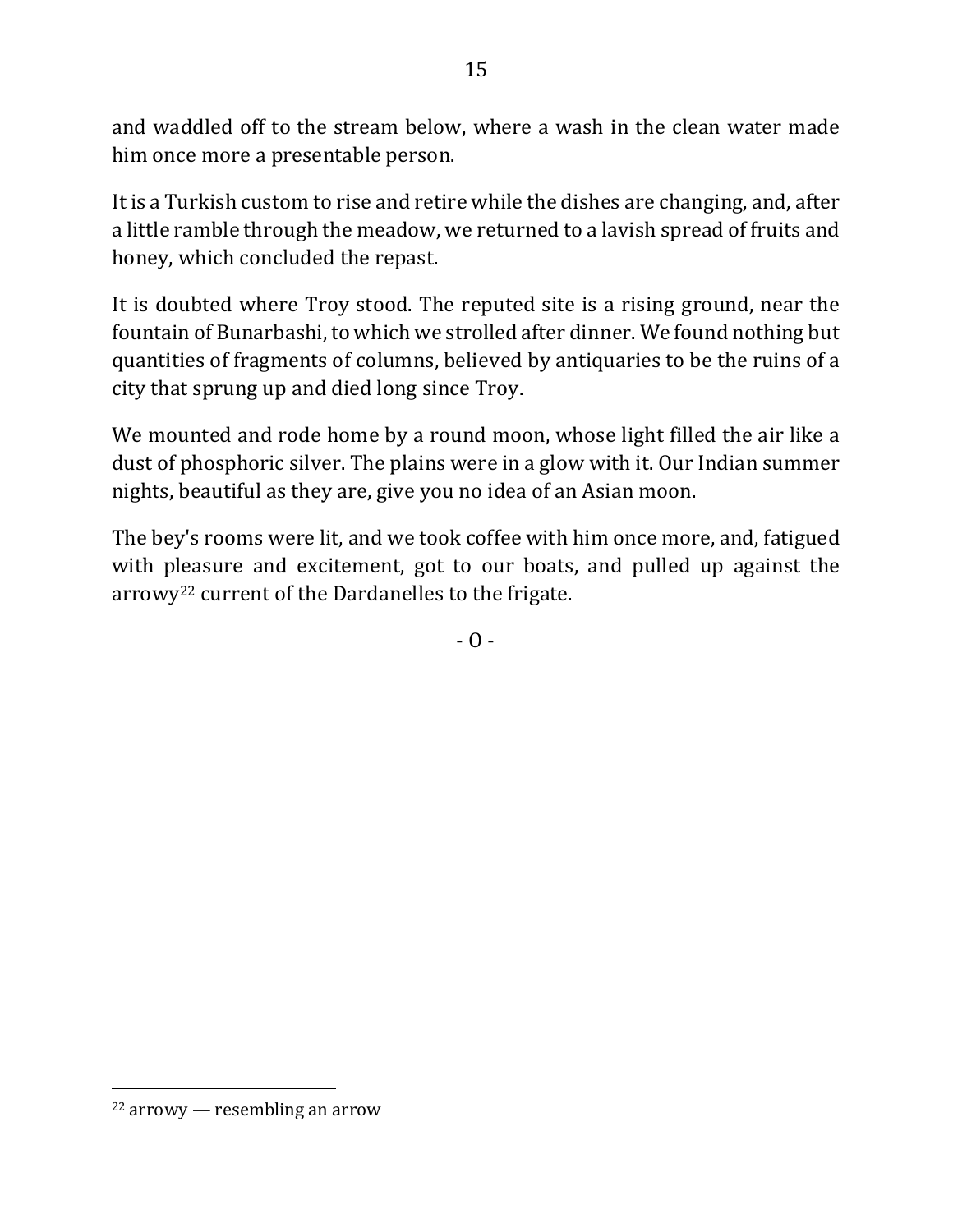#### LETTER XVII. ===========

THE DARDANELLES—VISIT FROM THE PASHA—HIS DELIGHT AT HEARING THE PIANO— TURKISH FOUNTAINS—CARAVAN OF MULES LADEN WITH GRAPES—TURKISH MODE OF LIVING; HOUSES; CAFES; AND WOMEN-THE MOSQUE AND THE MUEZZIN.

COAST OF ASIA. We have lain in the mouth of the Dardanelles sixteen mortal days, waiting for a wind. Like Don Juan, (who passed here on his way to Constantinople,)

> "Another time we might have liked to see 'em, But now are not much pleased with Cape Sigaeum."

An occasional trip with the boats to the watering-place, a Turkish bath, and a stroll in the bazaar of the town behind the castle, gazing with a glass at the tombs of Ajax and Achilles, and the long, undulating shores of Asia, eating often and sleeping much, are the only appliances to our philosophy. One cannot always be thinking of Hero and Leander, though he lie in the Hellespont.

A merchant brig from Smyrna is anchored just astern of us, waiting like ourselves for this eternal north-easter to blow itself out. She has forty or fifty passengers for Constantinople, among whom are the wife of an American merchant, (a Greek lady,) and Mr. Schauffler, a missionary, in whom I recognized a quondam fellow-student. They were nearly starved out on board the brig, as she was provisioned but for a few days, and the Commodore has courteously offered them a passage in the frigate. Fifty or sixty sail lie below Castle Europe, in the same predicament. With the "cap of King Ericus," this cruising, pleasant as it is, would be a thought pleasanter to my fancy.

\* \* \* \* \* \*

Still wind-bound. The angel that

"Look'd o'er my almanack And cross'd out my ill days,"

suffered a week or so to escape him here. Not that the ship is not pleasant enough, and the climate deserving of its Sybarite fame, and the sunsets and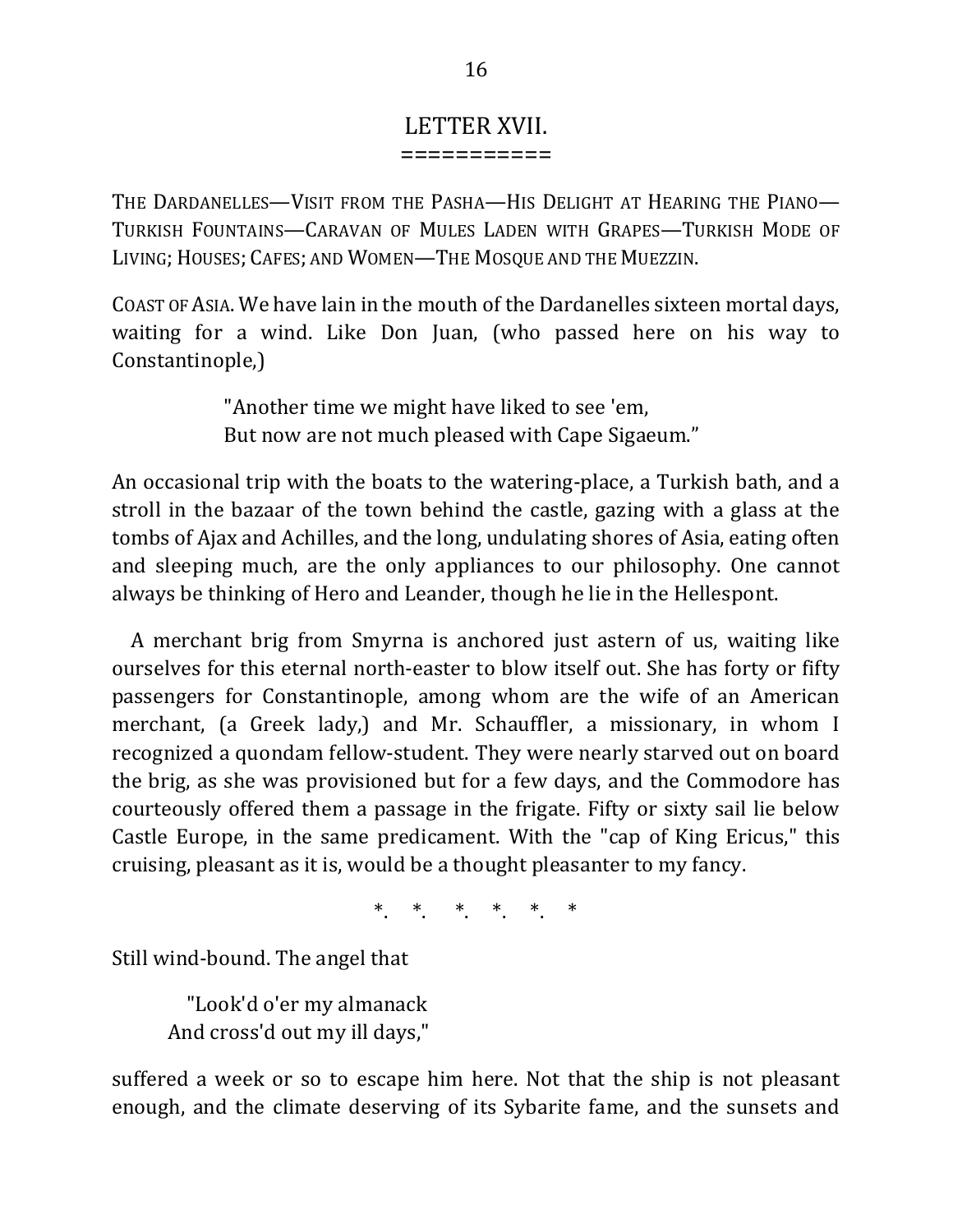stars as much brighter than those of the rest of the world as Byron has described them to be, *(vide* letter to Leigh Hunt) but life has run in so deep a current with me of late, that the absence of incident seems like water without wine. The agreeable stir of travel, the incomplete adventure, the change of costumes and scenery, the busy calls upon the curiosity and the imagination, have become, in a manner, very breath to me. Hitherto upon the cruise, we have scarce ever been more than one or two days at a time out of port. Elba, Sicily, Naples, Vienna, the Ionian Isles, and the various ports of Greece, have come and gone so rapidly, and so entirely without exertion of my own, that I seem to have lived in a magic panorama. After dinner on one day I visit a city here, and, the day or two after, lounging and reading and sleeping meanwhile quietly at home. I find myself rising from table hundreds of miles farther to the north or east, and another famous city before me, having taken no care, and felt no motion, nor encountered danger or fatigue. A summer cruise in the Mediterranean is certainly the perfection of sight-seeing. With a sea as smooth as a river, and cities of interest, classical and mercantile, everywhere on the lee, I can conceive no class of persons to whom it would not be delightful. A company of pleasure, in a private vessel, would see all Greece and Italy with less trouble and expense than is common on a trip to the lakes.

"All hands up anchor!" The dogvane<sup>23</sup> points at last to Constantinople, the capstan is manned, the sails loosed, the quarter-master at the wheel, and the wind freshens every moment from the "sweet south." "Heave round merrily!" The anchor is dragged in by this rushing Hellespont, and holds on as if the bridge of Xerxes were tangled about the flukes. "Up she comes at last," and, yielding to her broad canvass, the gallant frigate begins to make headway against the current. There is nothing in the whole world of senseless matter, so like a breathing creature as a ship! The energy of her motion, the beauty of her shape and contrivance, and the ease with which she is managed by the one mind upon her quarter-deck, to whose voice she is as obedient as the courser<sup>24</sup> to the rein, inspire me with daily admiration. I have been four months a guest in this noble man-of-war, and to this hour I never set my foot on her deck without a feeling of fresh wonder. And then Cooper's novels read in a ward-room as

 $23$  dogvane — (nautical) small wind-vane

 $24$  courser — swift horse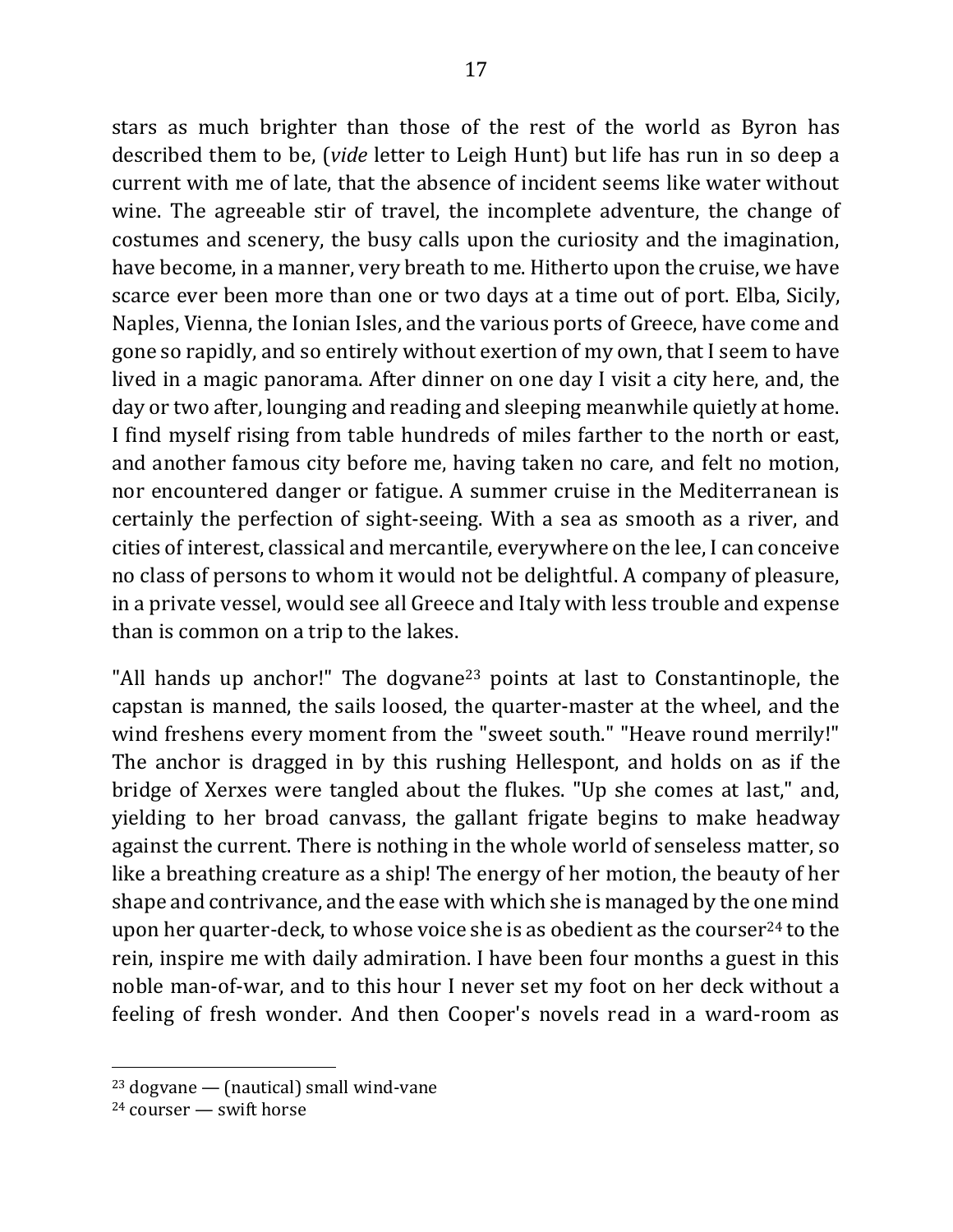grapes eat in Tuscany. It were missing one of the golden leaves of a life not to have thumbed them on a cruise.

The wind has headed us off again, and we have dropped anchor just below the castles of the Dardanelles. We have made but eight miles, but we have new scenery from the ports, and that is something to a weary eye. I was as tired of "the shores of Ilion" as ever was Ulysses. The hills about our present anchorage are green and boldly marked, and the frowning castles above us give that addition to the landscape which is alone wanting on the Hudson. Sestos and Abydos are six or seven miles up the stream. The Asian shore (I should have thought it a pretty circumstance, once, to be able to set foot either in Europe or Asia in five minutes, is enlivened by numbers of small vessels, tracking up with buffaloes against wind and tide. And here we lie, says the old pilot, without hope till the moon changes. The "fickle moon" quotha!<sup>25</sup> I wish my friends were half as constant!

The pasha of the Dardanelles has honored us with a visit. He came in a long *caique*, pulled by twenty stout rascals; his excellency of "two tails" sitting on a rich carpet on the bottom of the boat, with his boy of a year old in the same uniform as himself, and his suite of pipe and slipper-bearers, dwarf, and executioner, sitting cross-legged about him. He was received with the guard and all the honor due to his rank. His face is that of a cold, haughty, and resolute, but well-born man, and his son is like him. He looked at everything attentively, without expressing any surprise, till he came to the pianoforte, which one of the ladies played to his undisguised delight. It was the first he had ever seen. He inquired through his interpreter if she had not been all her life in learning.

\* \* \* \* \*

The poet says, "The seasons of the year come in like masquers."<sup>26</sup> To one who had made their acquaintance in New England, most of the months would literally pass *incog*,<sup>27</sup> in Italy. But here is honest October, the same merry old gentleman, though I meet him in Asia, and I remember him last year at the baths of Lucca, as unchanged as here. It has been a clear, bright, invigorating day, with

 $25$  quotha! — (archaic) expression of surprise

 $26$  masquer — person wearing a mask

<sup>&</sup>lt;sup>27</sup> *incog* — (Italian, incognito), unrecognized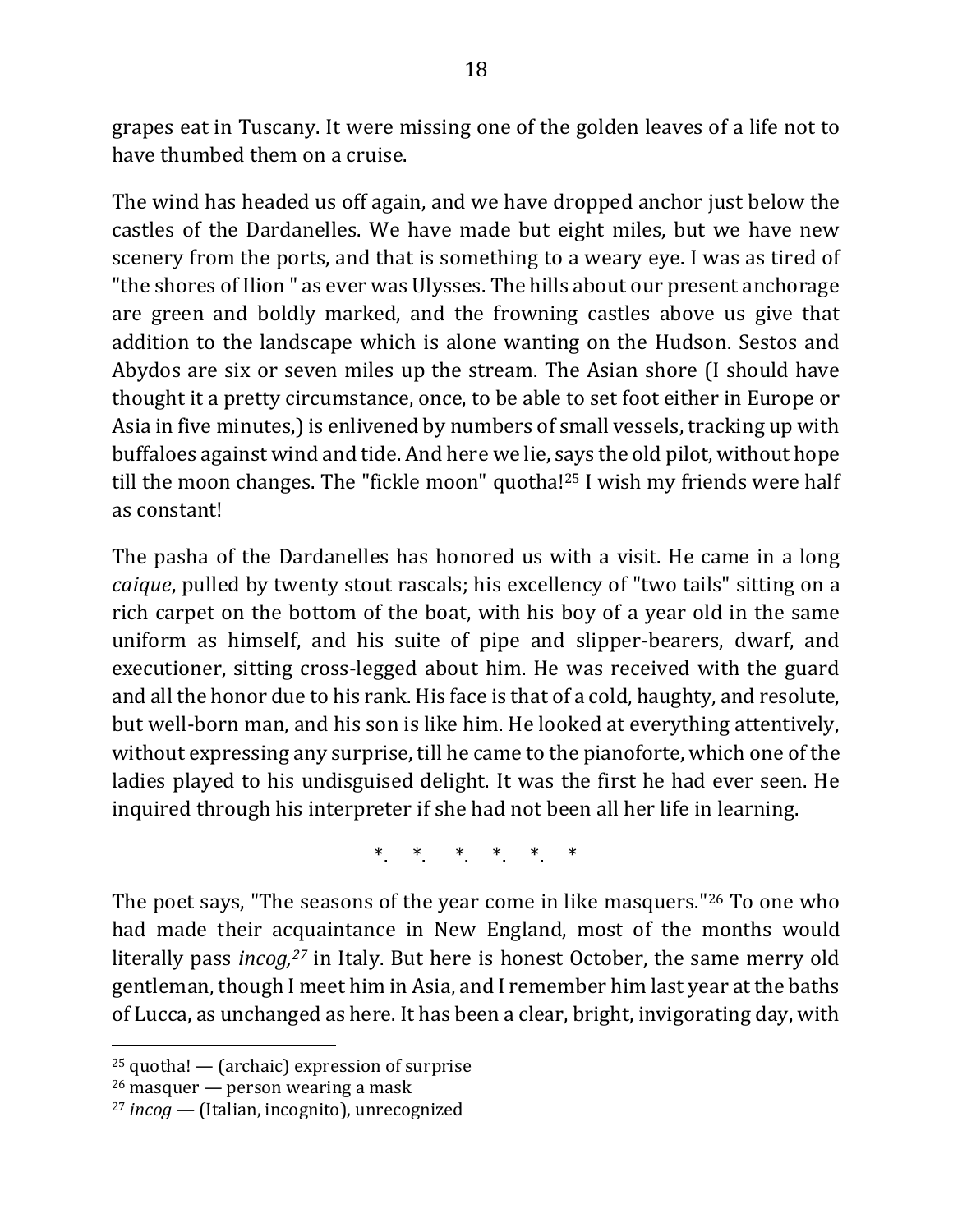a vitality in the air as rousing to the spirits as a blast from the "horn of Astolpho."<sup>28</sup> I can remember just such a day ten years ago. It is odd how a little sunshine will cling to the memory when loves and hates, that in their time convulsed the very soul, are so easily forgotten.

We heard yesterday that there was a Turkish village seven or eight miles in the mountains on the Asian side, and, as a variety to the promenade on the quarterdeck, a ramble was proposed to it.

We landed, this morning, on the bold shore of the Dardanelles, and, climbing up the face of a sand-hill, struck across a broad plain, through bush and brier, for a mile. On the edge of a ravine we found a pretty road, half embowered with oak and hemlock; and a mounted Turk, whom we met soon after, with a gun across his pummel, and a goose looking from his saddle-bag, directed us to follow it till we reached the village.

It was a beautiful path, flecked with the shade of leaves of all the variety of Eastern trees, and refreshed with a fountain at every mile. About half way we stopped at a spring welling from a rock, under a large fig-tree, from which the water poured, as clear as crystal, into seven tanks, and rippling away from the last into a wild thicket, whence a stripe of brighter green marked its course down the mountain. It was a spot worthy of Tempe. We seated ourselves on the rim of the rocky basin, and, with a drink of bright water, and a half hour's repose, recommenced our ascent, blessing the nymph of the fount, like true pilgrims of the East.

A few steps beyond, we met a caravan of the pasha's<sup>29</sup> tithe-gatherers, with mules laden with grapes; the turbaned and showily-armed drivers, as they came winding down the dell, producing the picturesque effect of a theatrical ballet. They laid their hands on their breasts with grave courtesy as they approached, and we helped ourselves to the ripe, blushing clusters, as the panniers went by, with Arcadian freedom.

<sup>&</sup>lt;sup>28</sup> ref. "Orlando Furioso", epic poem by Ludovico Ariosto (1474-1533); Astolpho is given a magic horn

 $29$  pasha — Turkish officer of high rank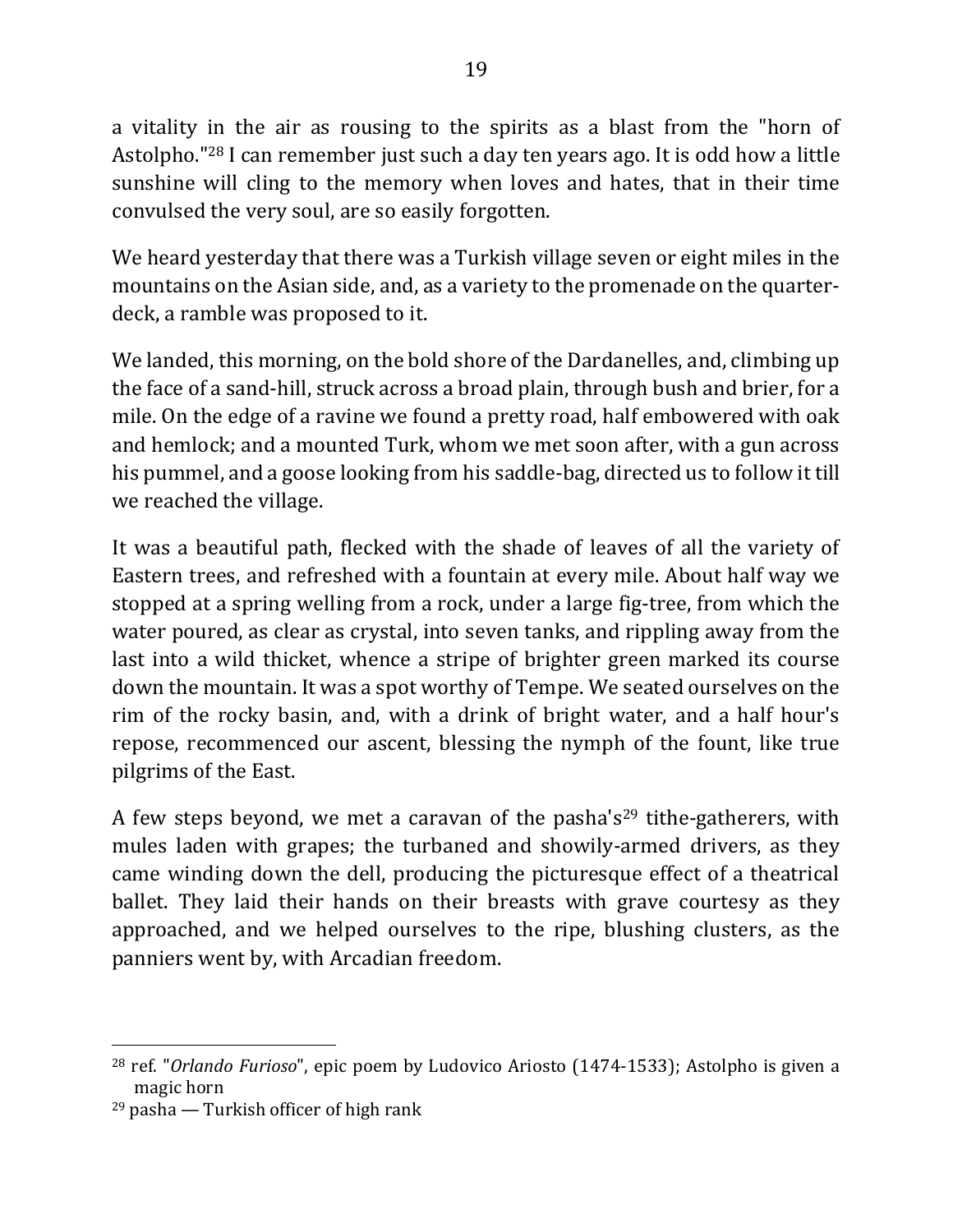We reached the summit of the ridge a little before noon, and turned our faces back for a moment to catch the cool wind from the Hellespont. The Dardanelles came winding out from the hills just above Abydos, and, sweeping past the upper castles of Europe and Asia, rushed down by Tenedos into the Archipelago. Perhaps twenty miles of its course lay within our view. Its colors were borrowed from the divine sky above, and the rainbow is scarce more varied or brighter. The changing purple and blue of the mid-stream, specked with white crests; the chrysoprase green of the shallows, and the dyes of the various depths along the shore, gave it the appearance of a vein of transparent marble inlaid through the valley. The frigate looked like a child's boat on its bosom. To our left the tombs of Ajax and Achilles were just distinguishable in the plains of the Scamander, and Troy (if Troy ever stood) stood back from the sea, and the blue-wreathed isles of the Archipelago bounded the reach of the eye. It was a view that might "cure a month's grief in a day."

We descended now into a kind of cradle valley, yellow with rich vineyards. It was alive with people gathering in the grapes. The creaking wagons filled the road, and shouts and laughter rang over the mountainsides merrily. The scene would have been Italian, but for the turbans peering out everywhere from the leaves, and those diabolical-looking buffaloes in the wagons. The village was a mile or two before us, and we loitered on, entering here and there a vineyard, where the only thing evidently grudged us was our peep at the women. They scattered like deer as we stepped over the walls.

Near the village we found a grave Turk, of whom one of the officers made some inquiries, which were a part of our errand to the mountains. It may spoil the sentiment of my description, but, in addition to the poetry of the ramble, we were to purchase beef for the mess. His bullocks were out at grass, (feeding in pastoral security, poor things!) and he invited us to his house, while he sent his boy to drive them in. I recognized them, when they came, as two handsome steers, which had completed the beauty of an open glade, in the center of a clump of forest-trees, on our route. The pleasure they have afforded the eye will be repeated on the palate—a double destiny not accorded to all beautiful creatures.

Our host led us up a flight of rough stone steps to the second story of his house, where an old woman sat upon her heels, rolling out paste, and a younger one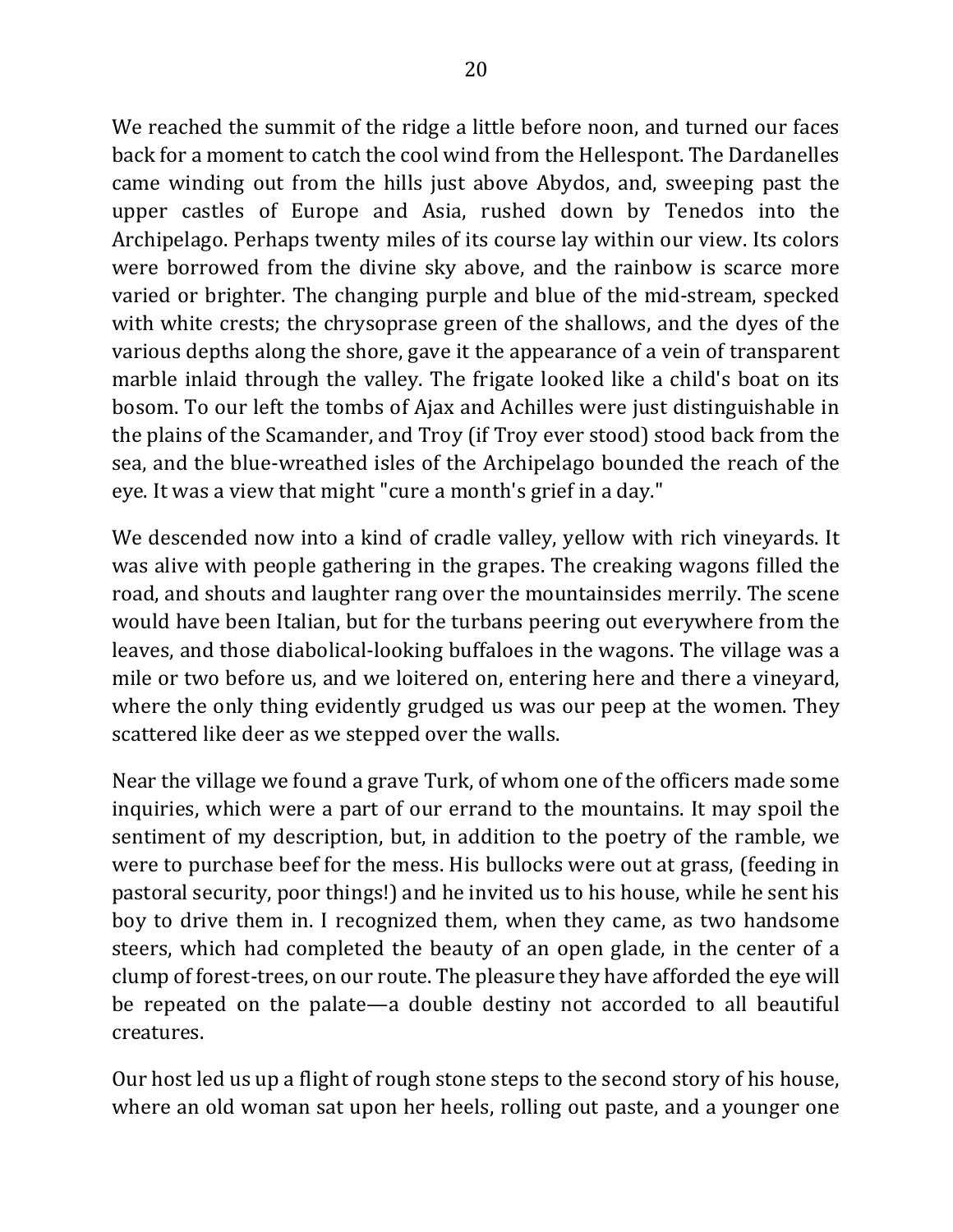nursed a little Turk at her bosom. They had, like every man, woman, or child, I have seen in this country, superb eyes and noses. No chisel could improve the meanest of them in these features. Our friend's wife seemed ashamed to be caught with her face uncovered, but she offered us cushions on the floor before she retired, and her husband followed up her courtesy with his pipe.

We went thence to the *café*, where a bubbling hookah, a cup of coffee, and a divan, refreshed us a little from our fatigues. While the rest of the party were lingering over their pipes, I took a turn through the village in search of the house of the Aga. After strolling up and down the crooked streets for half an hour, a pretty female figure, closely enveloped in her veil, and showing, as she ran across the street, a dainty pair of feet in small yellow slippers, attracted me into the open court of the best-looking house in the village. The lady had disappeared, but a curious-looking carriage, lined with rich Turkey carpeting and cushions, and covered with red curtains, made to draw close in front, stood in the center of the court. I was going up to examine it, when an old man, with a beard to his girdle, and an uncommonly rich turban, stepped from the house, and motioned me angrily away. A large wolf-dog, which he held by the collar, added emphasis to his command, and I retreated directly. A giggle, and several female voices from the closely-latticed window, rather aggravated the mortification. I had intruded on the premises of the Aga, a high offence in Turkey when a woman is in the case.

It was "deep i' the afternoon"<sup>30</sup> when we arrived at the beach, and made signal for a boat. We were on board as the sky kindled with the warm colors of an Asian sunset—a daily offset to our wearisome detention which goes far to keep me in temper. My fear is, that the commodore's patience is not "so good a continuer" as this "*vento maledetto*,"<sup>31</sup> as the pilot calls it; and in such a case I lose Constantinople most provokingly.

Walked to the Upper Castle Asia, some eight miles above our anchorage. This is the main town on the Dardanelles, and contains forty or fifty thousand inhabitants. Sestos and Abydos are a mile or two farther up the strait.

<sup>&</sup>lt;sup>30</sup> ref. comedy "*The Alchemist"* by Ben Jonson

 $31$  *vento maledetto* — [(Italian) damned wind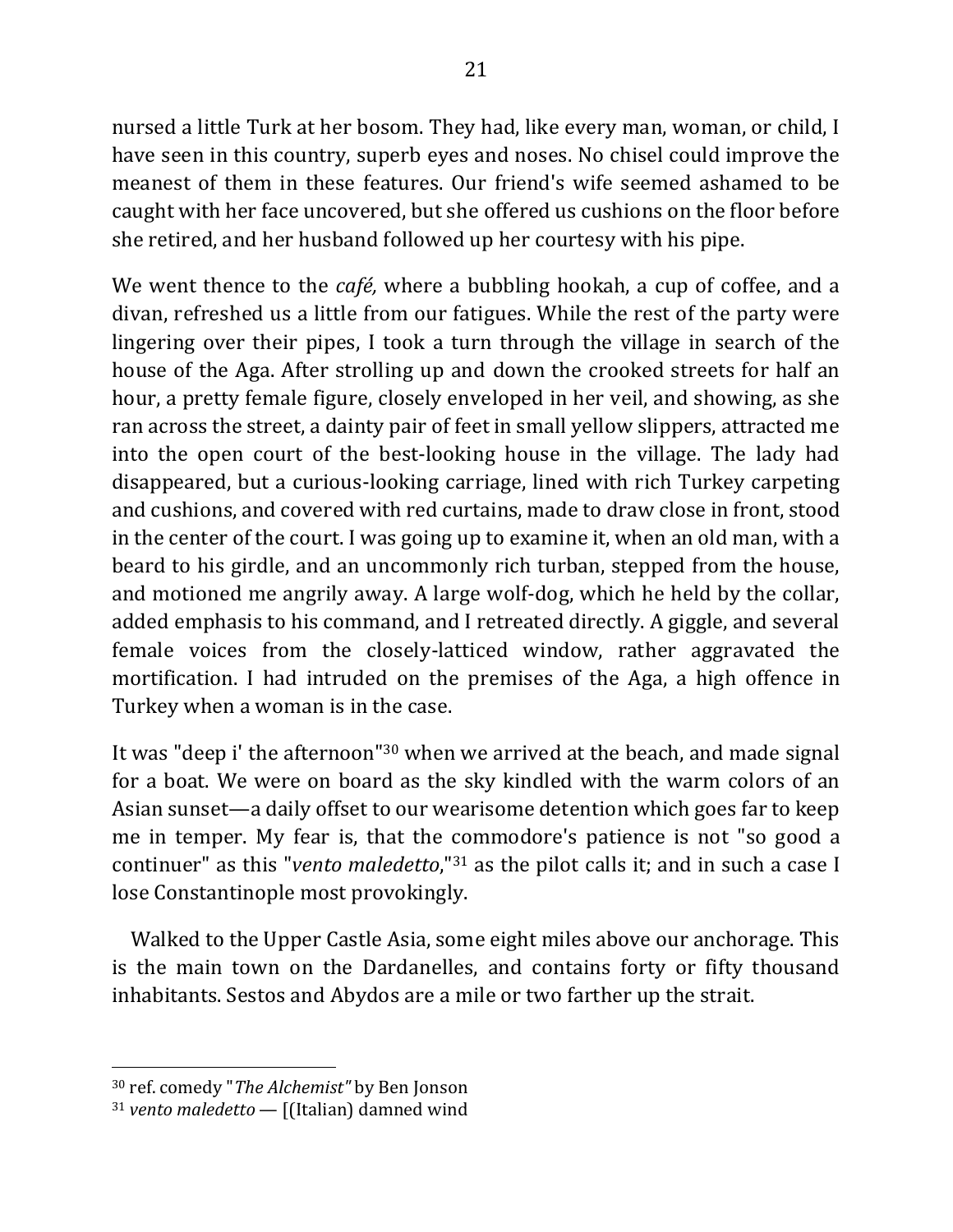We kept along the beach for an hour or two, passing occasionally a Turk on horseback, till we were stopped by a small and shallow creek without a bridge, just on the skirts of the town. A woman with one eye peeping from her veil, dressed in a tunic of fine blue cloth, stood at the head of a large drove of camels on the other side, and a beggar with one eye, smoked his pipe on the sand at a little distance. The water was knee-deep, and we were hesitating on the brink, when the beggar offered to carry us across on his back—a task he accomplished (there were six of us) without taking his pipe from his mouth.

I tried in vain to get a peep at the camel-driver's daughter, but she seemed jealous of showing even her eyebrow, and I followed on to the town. The Turks live differently from every other people, I believe. You walk through their town, and see every individual in it, except perhaps the women of the pasha. Their houses are square boxes, the front side of which lifts on a hinge in the day-time, exposing the whole interior, with its occupants squatted in the corners or on the broad platform where their trades are followed. They are scarce larger than boxes in the theatre, and the roof projects into the middle of the street, meeting that of the opposite neighbor, so that the pavement between is always dark and cool. The three or four Turkish towns I have seen have the appearance of cabins thrown up hastily after a fire. You would not suppose they were intended to last more than a month at the farthest.

We roved through the narrow streets an hour or more, admiring the fine bearded old Turks smoking cross-legged in the *cafés*, the slipper-makers, with their gay Morocco wares in goodly rows around them, the wily Jews with their high caps and caftans, (looking, crouched among their merchandise, like the "venders of old bottles and abominable lies," as they are drawn in the plays of Queen Elizabeth's time,) the muffled and gliding specters of the Muslim women, and the livelier-footed Greek girls in their velvet jackets and braided hair,—and by this time we were kindly disposed to our dinners.

On our way to the consul's, where we were to dine, we passed a mosque. The minaret (a tall peaked tower, about of the shape and proportions of a pencilcase) commanded a view down the principal streets; and a stout fellow, with a sharp clear voice, leaned over the balustrade at the top, crying out the invitation to prayer in a long drawling singsong, that must have been audible on the other side of the Hellespont. Open porches, supported by a paling, extended all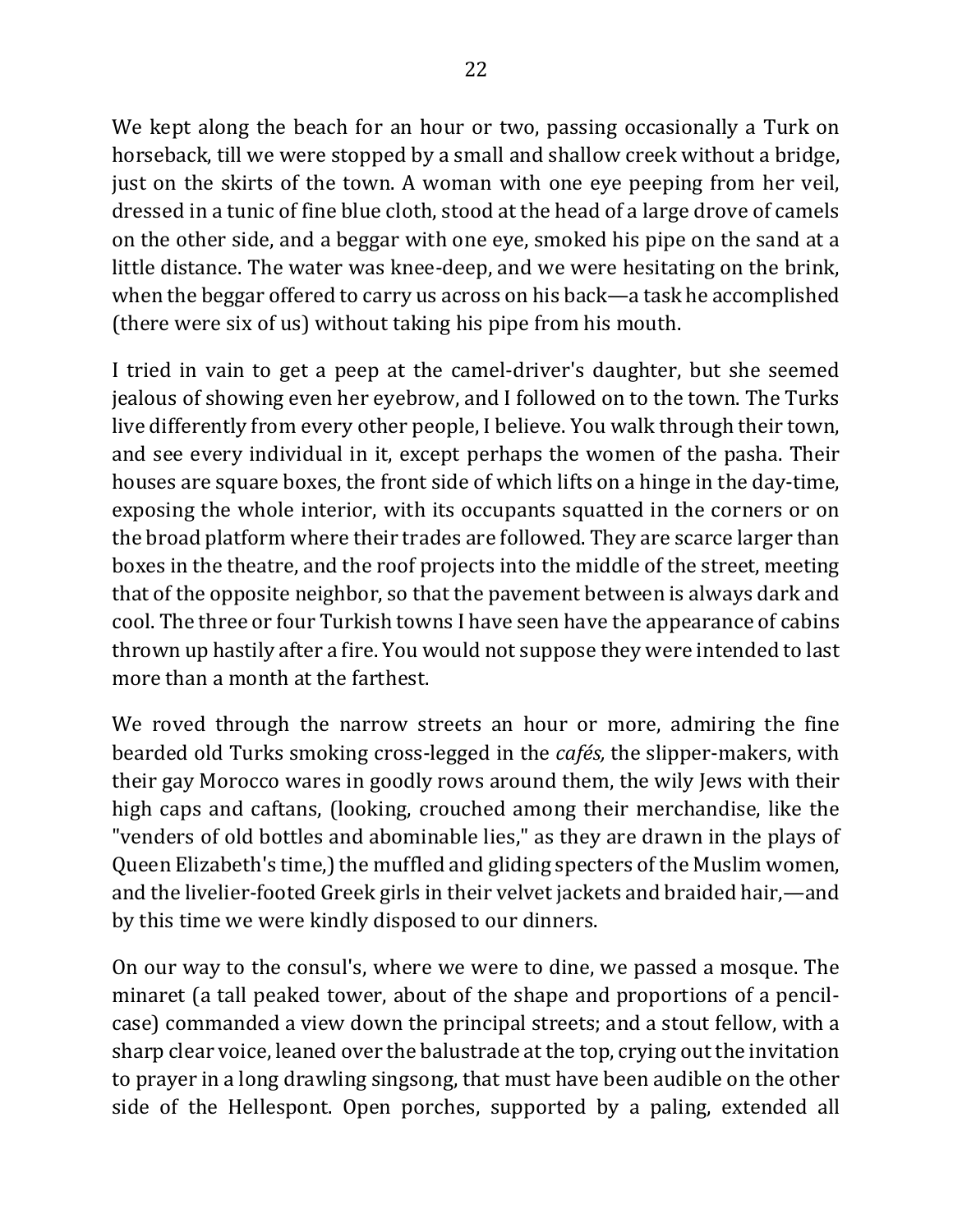around the church; and the floors were filled with kneeling Turks, with their pistols and ataghans<sup>32</sup> lying beside them. I had never seen so picturesque a congregation. The slippers were left in hundreds at the threshold, and the bare and muscular feet and legs, half concealed by the full trousers, supported as earnest a troop of worshippers as ever bent forehead to the ground. I left them rising from a flat prostration, and hurried after my companions to dinner.

Our Consul of the Dardanelles is an Armenian. He is absent just now, in search of a runaway female slave of the sultan's, and his wife, a gracious Italian, full of movement and hospitality, does the honors of his house in his absence. He is a physician as well as consul and slave-catcher; and the presents of a hand-organ, a French clock, and a bronze standish,<sup>33</sup> rather prove him to be a favorite with the "brother of the sun."

We were smoking the hookah after dinner, when an intelligent-looking man, of fifty or so, came in to pay us a visit. He is at present an exile from Constantinople, by order of the Grand Seignor, because a brother physician, his friend, failed in an attempt to cure one of the favorites of the imperial harem! This is what might be called "sympathy upon compulsion." It is unnecessary, one would think, to make friendship more dangerous than common human treachery renders it already.

 $- 0 -$ 

 $32$  ataghan  $-$  (yatagan) type of Turkish saber

 $33$  standish — (historical) stand for holding writing implements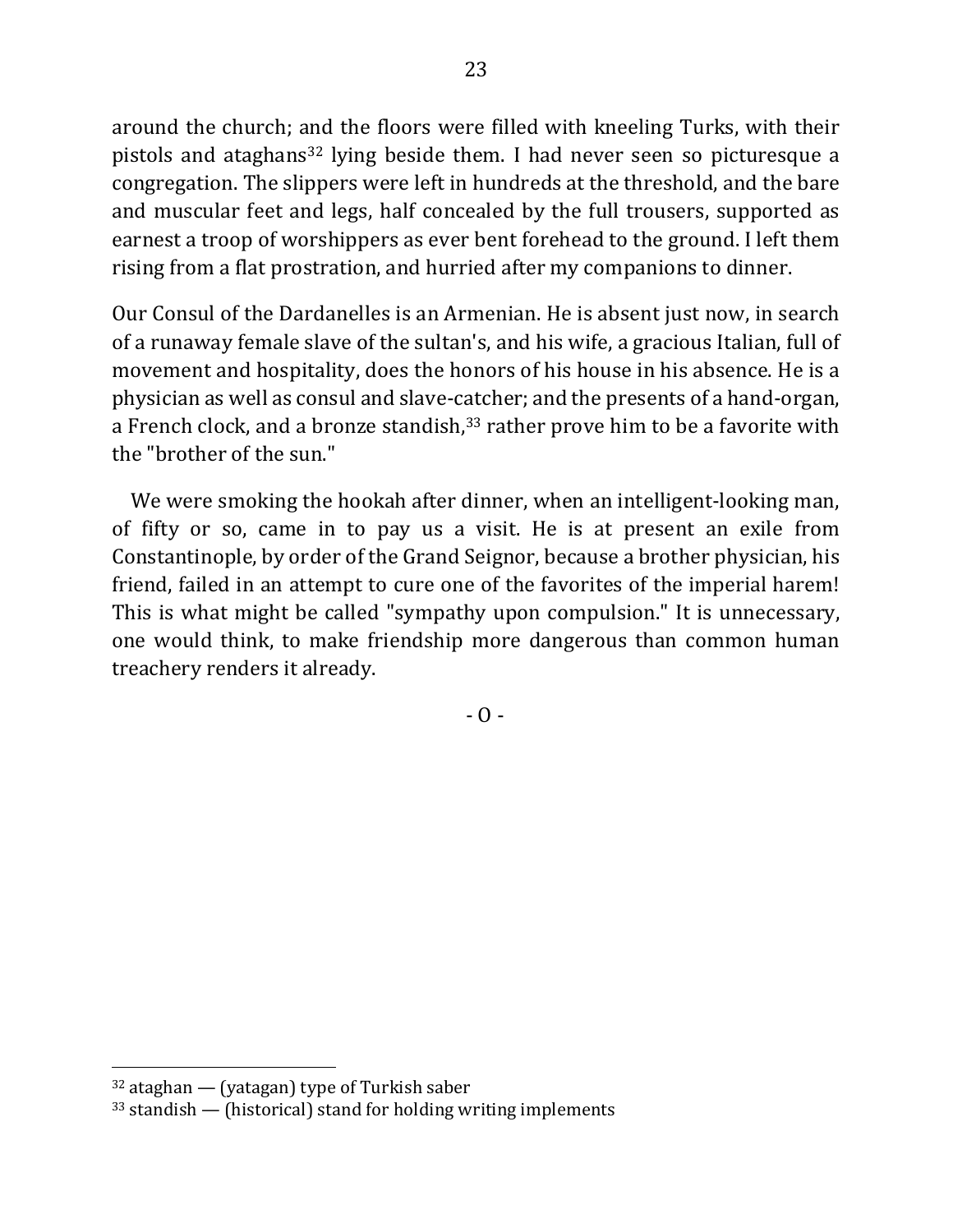# LETTER XVIII.

============

TURKISH MILITARY LIFE—A VISIT TO THE CAMP—TURKISH MUSIC —SUNSETS—THE SEA OF MARMORA.

#### Oct. 1833.

A half hour's walk brought us within sight of the pasha's camp. The green and white tents of five thousand Turkish troops were pitched on the edge of a stream, partly sheltered by a grove of noble oaks, and defended by wicker batteries at distances of thirty or forty feet. We were stopped by the sentinel on guard, while a messenger was sent in to the pasha for permission to wait upon him. Meantime a number of young officers came out from their tents, and commenced examining our dresses with the curiosity of boys. One put on my gloves, another examined the cloth of my coat, a third took from me a curious stick I had purchased at Vienna, and a more familiar gentleman took up my hand, and, after comparing it with his own black fingers, stroked it with an approving smile, that was meant probably as a compliment. My companions underwent the same review, and their curiosity was still unsated when a goodlooking officer, with his scimitar under his arm, came to conduct us to the commander-in-chief.

The long lines of tents were bent to the direction of the stream, and, at short distances, the silken banner stuck in the ground under the charge of a sentinel, and a divan covered with rich carpets under the shade of the nearest tree, marked the tent of an officer. The interior of those of the soldiers exhibited merely a stand of muskets and a raised platform for bed and table, covered with coarse mats, and decked with the European accoutrements now common in Turkey. It was the middle of the afternoon, and most of the officers lay asleep on low ottomans, with their tent-curtains undrawn, and their long *chibouques*<sup>34</sup> beside them, or still at their lips. Hundreds of soldiers loitered about, engaged in various occupations, sweeping, driving their tent-stakes more firmly into the ground, cleaning arms, cooking, or, with their heels under them, playing silently at dominos. Half the camp lay on the opposite side of the stream, and there was

<sup>&</sup>lt;sup>34</sup> *chibouque* — long-stemmed Turkish tobacco pipe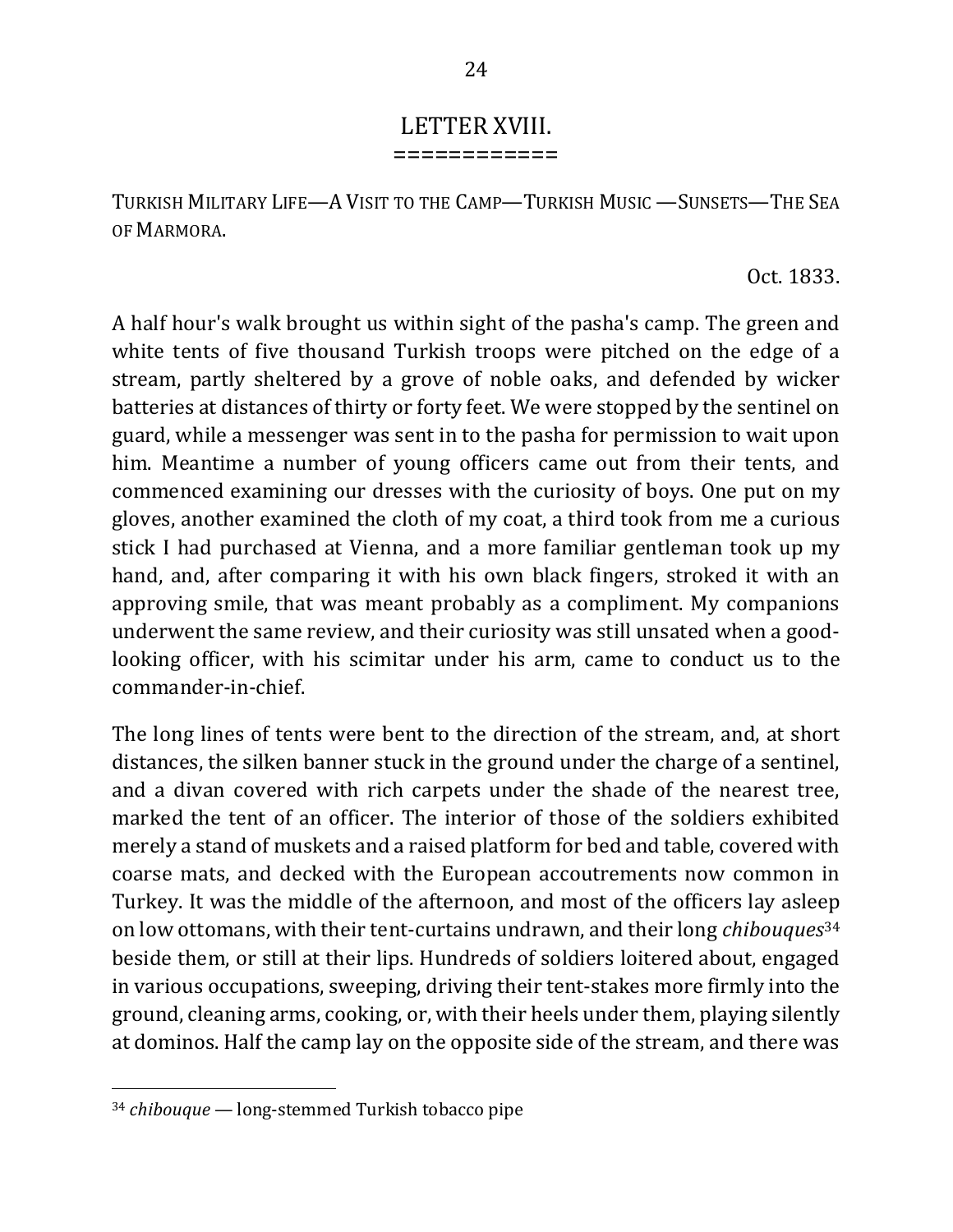repeated the same warlike picture, the white uniform and the loose red cap, with its gold bullion and blue tassel, appearing and disappearing between the rows of tents, and the bright red banners clinging to the staff in the breathless sunshine.

We soon approached the splendid pavilion of the pasha, unlike the rest in shape, and surrounded by a quantity of servants, some cooking at the root of a tree, and all pursuing their vocation with singular earnestness. A superb banner of bright crimson silk, wrought with long lines of Turkish characters, probably passages from the Koran, stood in a raised socket, guarded by two sentinels. Near the tent, and not far from the edge of the stream, stood a gaily-painted kiosk, not unlike the fantastic summer-houses sometimes seen in a European garden; and here our conductor stopped, and, kicking off his slippers, motioned for us to enter.

We mounted the steps, and, passing a small entrance-room filled with guards, stood in the presence of the commander-in-chief. He sat on a divan, crosslegged, in a military frock-coat, wrought with gold on the collar and cuffs, a sparkling diamond crescent on his breast, and a scimitar at his side, with a belt richly wrought, and held by a buckle of dazzling brilliants. His Aide sat beside him, in a dress somewhat similar, and both appeared to be men of about forty. The pasha is a stern, dark, soldier-like man, with a thick straight beard as black as jet, and features which look incapable of a smile. He bowed without rising when we entered, and motioned for us to be seated. A little conversation passed between him and the consul's son, who acted as our interpreter, and coffee came in almost immediately. There was an aroma about it which might revive a mummy. The small china cups, with thin gold filigree sockets, were soon emptied and taken away, and the officer in waiting introduced a soldier to go through the manual exercise, by way of amusing us.

He was a powerful fellow, and threw his musket about with so much violence, that I feared every moment the stock, lock, and barrel, would part company. He had taken off his shoes before venturing into the presence of his commander, and looked oddly enough playing the soldier in his stockings. I was relieved of considerable apprehension when he ordered arms, and backed out to his slippers.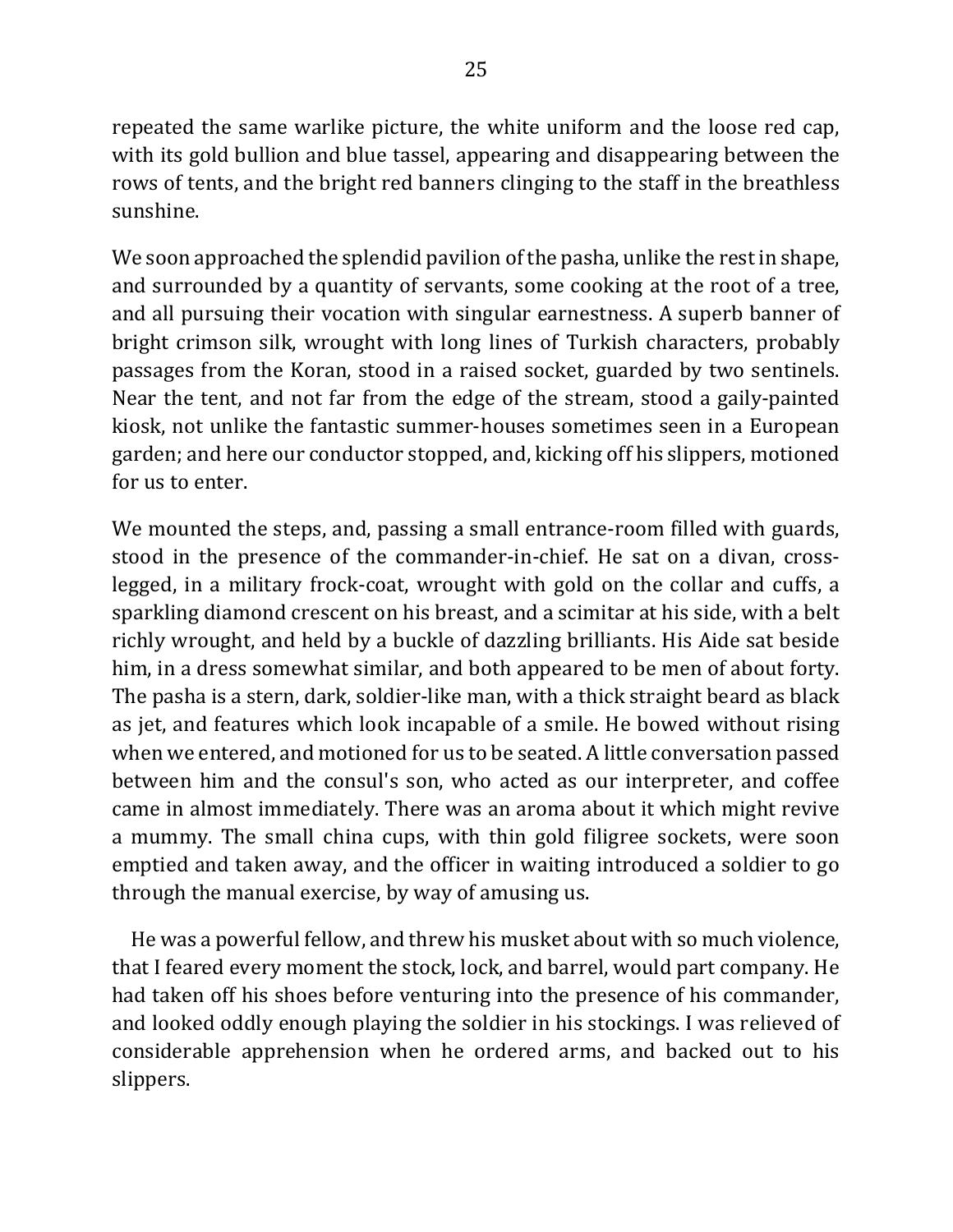The next exhibition was that of a military band. A drum-major, with a propergold-headed stick, wheeled some sixty fellows, with all kinds of instruments, under the windows of the kiosk, and with a whirl of his baton the harmony commenced. I could just detect some resemblance to a march. The drums rolled, the "ear-piercing fifes" fulfilled their destiny, and trombone, serpent, and horn showed of what they were capable. The pasha got upon his knees to lean out of the window; and, as I rose from my low seat at the same time, he pulled me down beside him, and gave me half his carpet, patting me on the back, and pressing me to the window with his arm over my neck. I have observed frequently among the Turks this singular familiarity of manners both to strangers and one another. It is an odd contrast to their habitual gravity.

The sultan (I think unwisely) has introduced the European uniform into his army. With the exception of the Tunisian cap, which is substituted for the thick and handsome turban, the dress is such as is worn by the soldiers of the French army. Their tailors are of course bad, and their figures, accustomed only to the loose and graceful costume of the East, are awkward and constrained. I never saw so uncouth a set of fellows as the five thousand Muslims in this army of the Dardanelles; and yet, in their Turkish trousers and turban, with the belt stuck full of arms, and their long moustache, they would be as martial-looking troops as ever followed a banner.

We embarked at sunset to return to the ship. The shell-shaped *caique*, with her tall sharp extremities and fantastic sail, yielded to the rapid current of the Hellespont; and our two boatmen, as handsome a brace of Turks as ever were drawn in a picture, pulled their legs under them more closely, and commenced singing the alternate stanzas of a villainous duet. The helmsman's part was rather humorous, and his merry black eyes redeemed it somewhat; but his fellow was as grave as a dervish, and howled as if he were ferrying over Xerxes after his defeat at the Dardanelles.

If I were to live in the East as long as the wandering Jew, I think these heavenly sunsets, evening after evening, scarce varying by a shade, would never become familiar to my eye. They surprise me day after day, like some new and brilliant phenomenon, though the thoughts which they bring, as it were by a habit contracted of the hour, are almost always the same. The day, in these countries, where life flows so thickly, is engrossed, and pretty busily, too, by the *present*.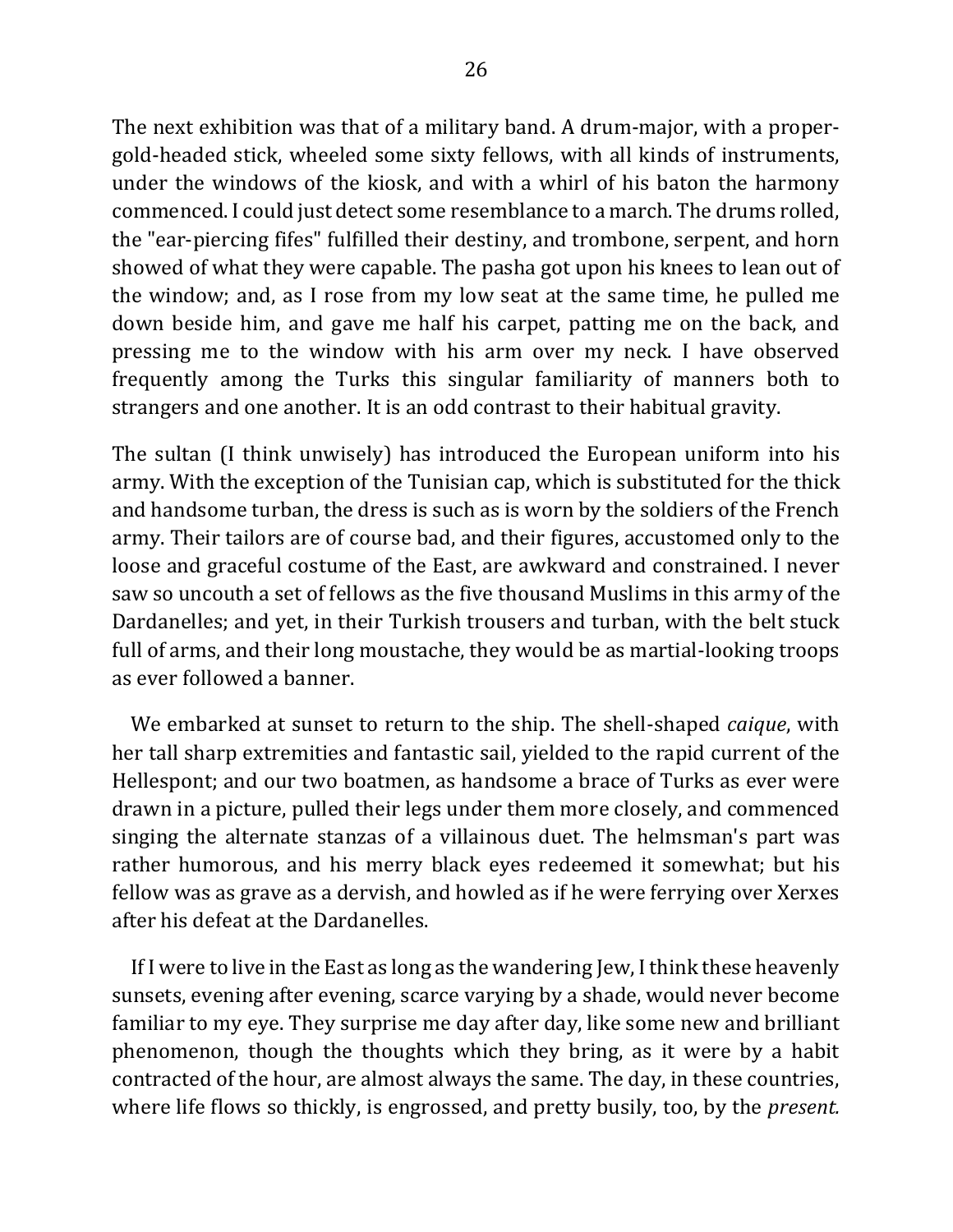The *past* comes up with the twilight; and wherever I may be, and in whatever scene mingling, my heart breaks away, and goes down into the west with the sun. I am *at home* as duly as the bird settles to her nest.

It was natural in paying the boatman, after such a musing passage, to remember the poetical justice of Uhland, in crossing the ferry:

> "Take, O boatman, thrice thy fee! Take! I give it willingly! For, invisibly to thee, *Spirits twain have cross'd with me.*"35

I should have paid for one other seat, at least, by this fanciful tariff. Our unmusical Muslims were content, however; and we left them to pull back against the tide, by a star that cast a shadow like a meteor.

 $\ast$   $\ast$   $\ast$   $\ast$   $\ast$   $\ast$   $\ast$ 

The moon changed this morning, and the wind, that in this clime of fable is as constant to her as Endymion, changed too. The white caps vanished from the hurrying waves of the Dardanelles, and, after an hour or two of calm, the longexpected breeze came tripping out of Asia with Oriental softness, and is now leading us gently up the Hellespont.

As we passed between the two castles of the Dardanelles, the commodore saluted the pasha, with nineteen guns, and in half an hour we were off Abydos, where our friend from the south has deserted us, and we are compelled to anchor. It would be unclassical to complain of delay on so poetical a spot. It is beautiful, too. The shores on both the Asian and European sides are charmingly varied, and the sun lies on them, and on the calm strait that links them, with a beauty worthy of the fair spirit of Hero. A small Turkish castle occupies the site of the "torch-lit tower" of Abydos, and there is a corresponding one at Sestos. The distance between looks little more than a mile—not a surprising feat for any swimmer, I should think. The current of the Hellespont remains the same,

<sup>&</sup>lt;sup>35</sup> Lines from *The Passage* by Johann Ludwig Uhland (1787-1862); the reference is to Charon, the boatman who ferries souls across the River Styx to Hades.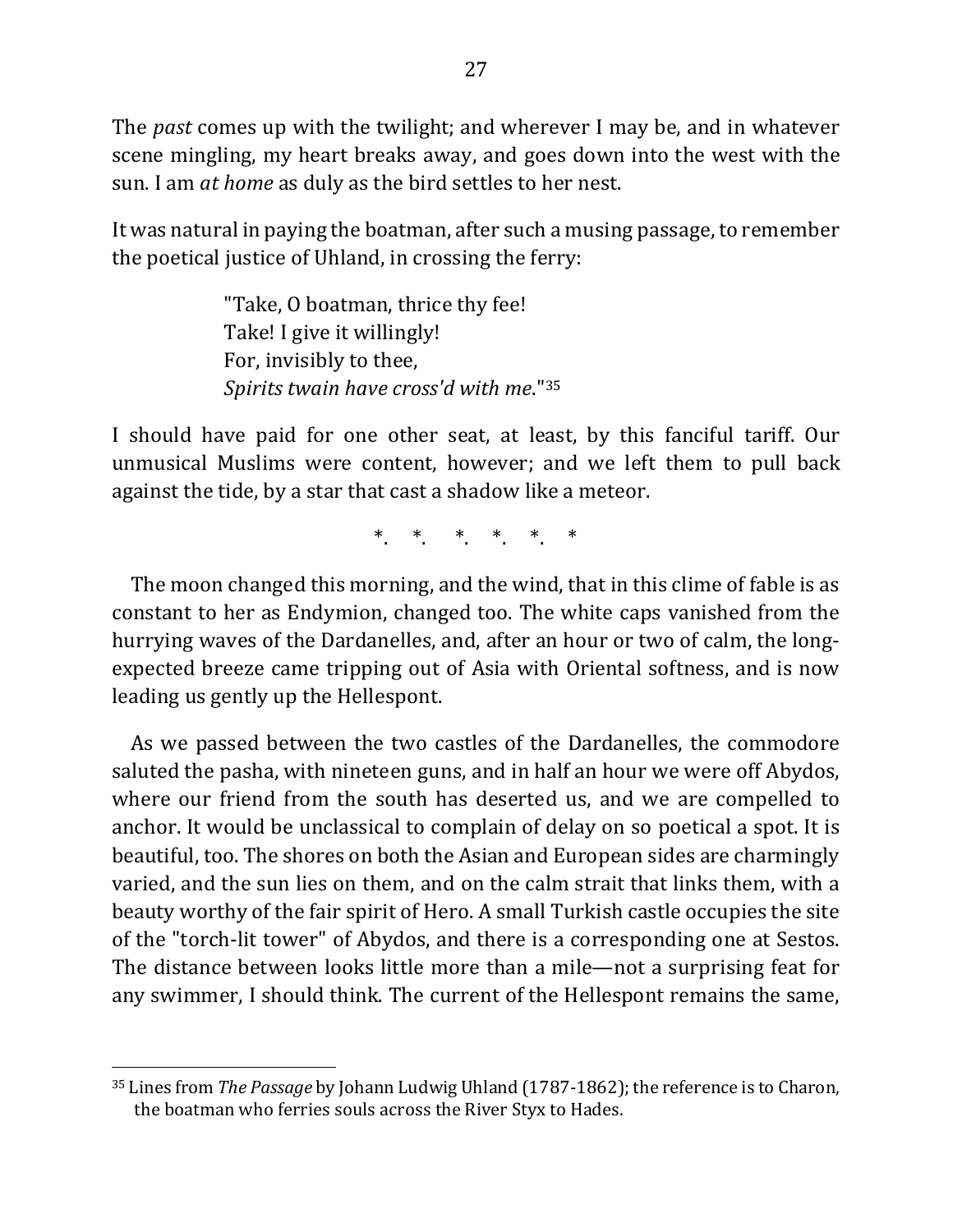and so does the moral of Leander's story. The Hellespont of matrimony may be crossed with the tide. The deuce is to get back.

Lampsacus on the starboard-bow—and a fairer spot lies on no river's brink. Its trees, vineyards, and cottages, slant up almost imperceptibly from the water's edge, and the hills around have the look "of a clean and quiet privacy," with a rural elegance that might tempt Shakespeare's Jaques to come and moralize. By the way, there have been philosophers here. Did not Alexander forgive the city its obstinate defense for the sake of Anaximenes? There was a sad dog of a deity worshipped here about that time.

I take a fresh look at it from the port, as I write. Pastures, every one with a bordering of tall trees, cattle as beautiful as the daughter of Inachus, lanes of wild shrubbery, a greener stripe through the fields, like the track of a stream, and smoke curling from very cluster of trees, telling, as plainly as the fancy can read, that there is both poetry and *pillaw* at Lampsacus.

Just opposite stands the modern Gallipoli, a Turkish town of some thirty thousand inhabitants, at the head of the Hellespont. The Hellespont gets broader here; and a few miles further up we open into the sea of Marmora. A French brig-of-war, that has been hanging about us for a fortnight, (watching our movements in this unusual cruise for an American frigate, perhaps,) is just ahead, and a quantity of smaller sail are stretching off on the southern tack, to make the best use of their new sea-room for beating up to Constantinople.

We hope to see Seraglio Point to-morrow. Mr. Hodgson, the secretary of our embassy to Turkey, has just come on board from the Smyrna packet, and the agreeable preparations for going ashore are already on the stir. I do not find that the edge of curiosity dulls with use. The prospect of seeing a strange city to-morrow produces the same quick-pulsed emotion that I felt in the Diligence two years ago, rattling over the last post to Paris. The entrances to Florence, Rome, Venice, Vienna, Athens, are marked each with as white a stone. He may "gather no moss" who rolls about the world; but that which the gold of the careful cannot buy—pleasure—when the soul is most athirst for it, grows under his feet. Of the many daily reasons I find to thank Providence, not the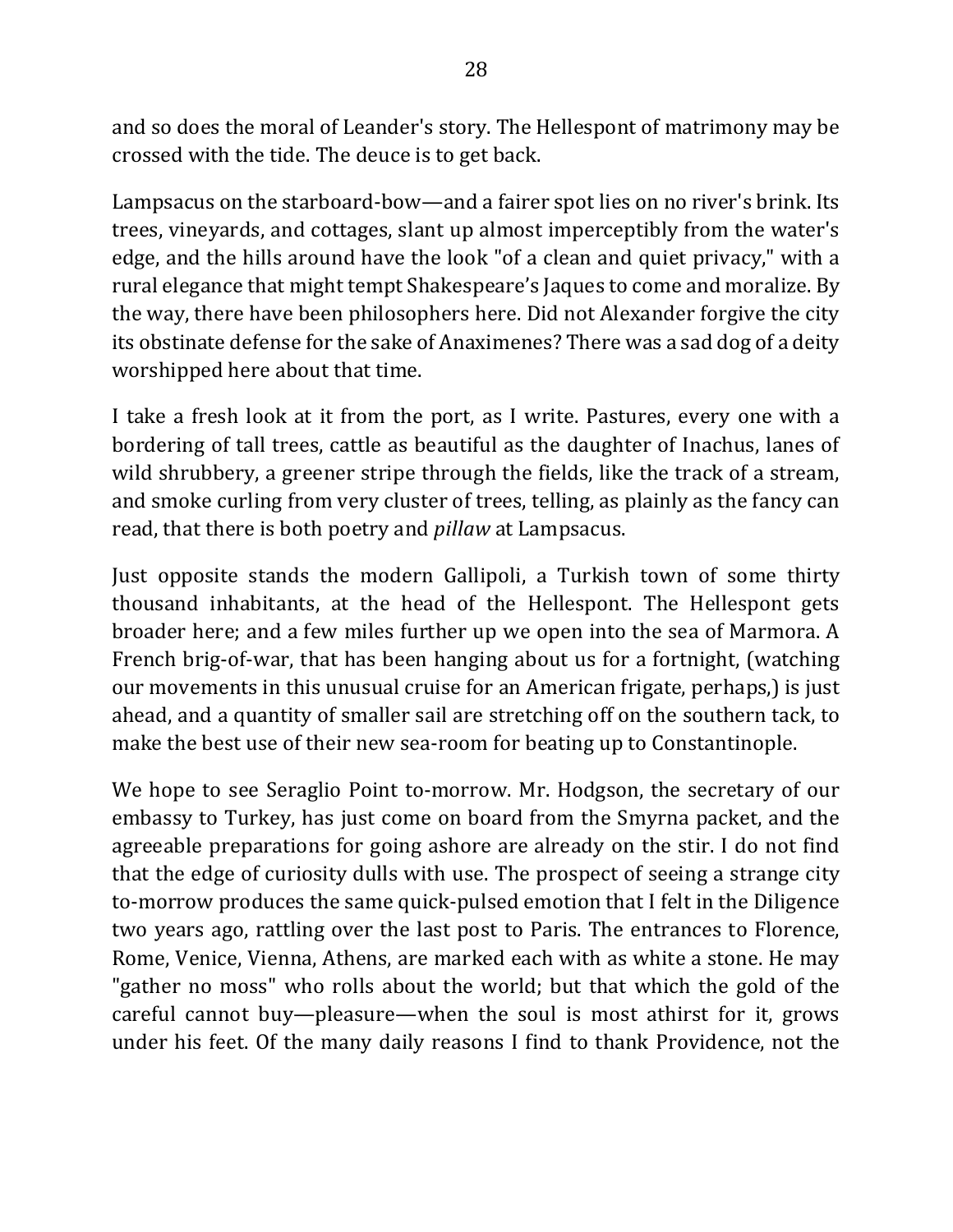least is that of being what Clodio calls himself in the play-"a *here-andthereian."36*

<sup>&</sup>lt;sup>36</sup> "here-and-thereian" — wanderer, a stranger nowhere; ref. comedy "*Love makes a Man,"* by Colley Cibber, 1700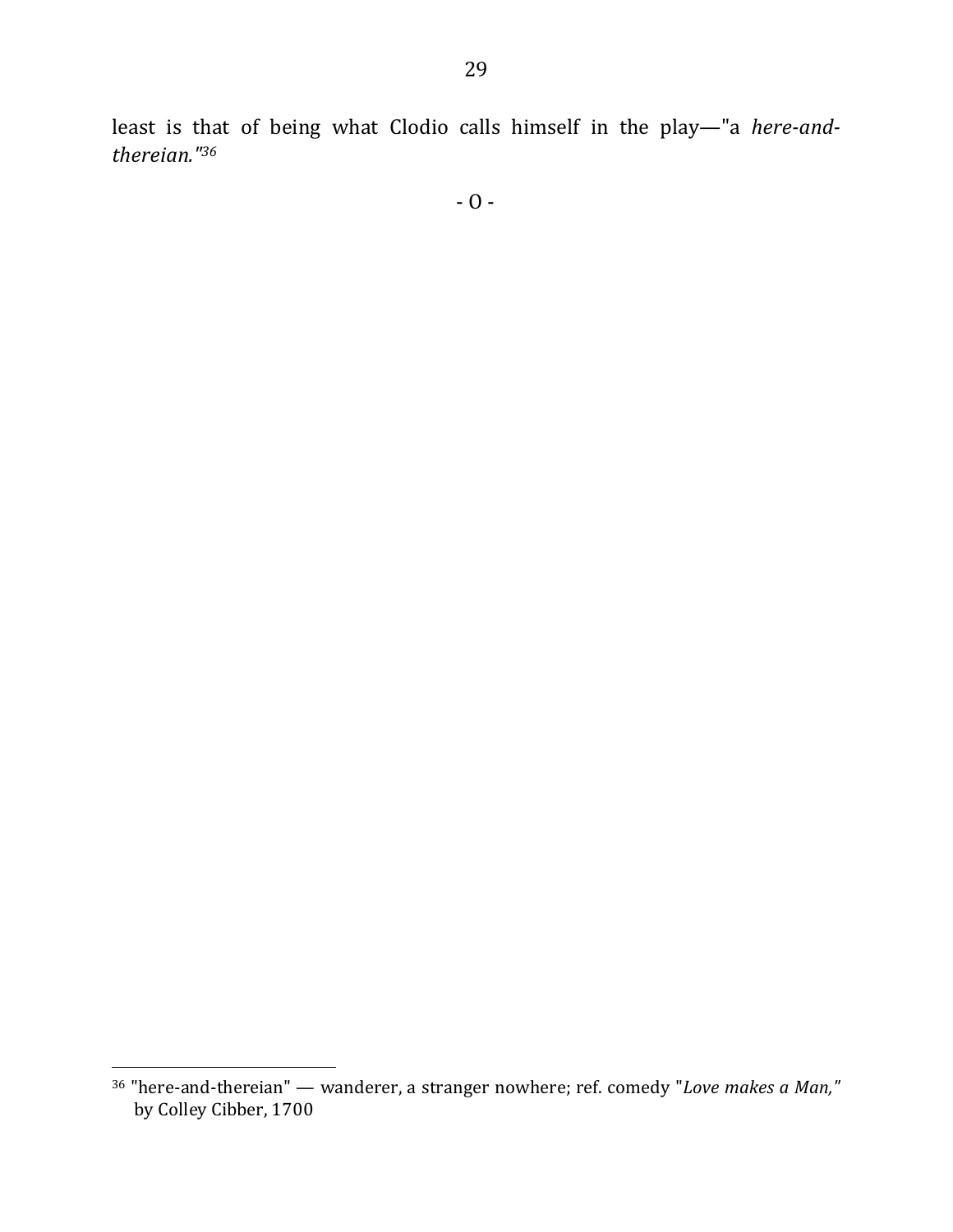#### LETTER XIX. ===========

CONSTANTINOPLE-AN ADVENTURE WITH THE DOGS OF STAMBOUL-THE SULTAN'S KIOSK—THE BAZAARS— GEORGIANS—SWEETMEATS—HINDUSTANI FAKERS— TURKISH WOMEN AND THEIR EYES—THE JEWS— A TOKEN OF HOME—THE DRUG-BAZAAR— OPIUM-EATERS.

Oct. 1833.

The invariable " Where am I?" with which a traveler awakes at morning, was to me never more agreeably answered—*At Constantinople!* The early ship-of-war summons to "turn out" was obeyed with alacrity, and with the first boat after breakfast I was set ashore at Tophana, the landing-place of the Frank quarter of Stamboul.

A row of low-built *cafés*, with a latticed enclosure and a plentiful shade of plane trees on the right; a large square, in the center of which stood a magnificent Persian fountain, as large as a church, covered with lapis-lazuli and gold, and endless inscriptions in Turkish; a mosque buried in cypresses on the left; a hundred indolent-looking, large-trousered, mustachioed, and withal very handsome men, and twice the number of snarling, wolfish, and half-starved dogs, are some of the objects which the first glance, as I stepped on shore, left on my memory.

I had heard that the dogs of Constantinople knew and hated a Christian. By the time I had reached the middle of the square, a wretched puppy at my heels had succeeded in announcing the presence of a stranger. They were upon me in a moment from every heap of garbage and every hole and corner. I was beginning to be seriously alarmed, standing perfectly still, with at least a hundred infuriated dogs barking in a circle around me, when an old Turk, selling sherbet under the shelter of the projecting roof of the Persian fountain, came kindly to my relief. A stone or two well aimed, and a peculiar cry, which I have since tried in vain to imitate, dispersed the hungry wretches, and I took a glass of the old man's raisin-water, and pursued my way up the street. The circumstance, however, had discolored my anticipations; nothing looked agreeably to me for an hour after it.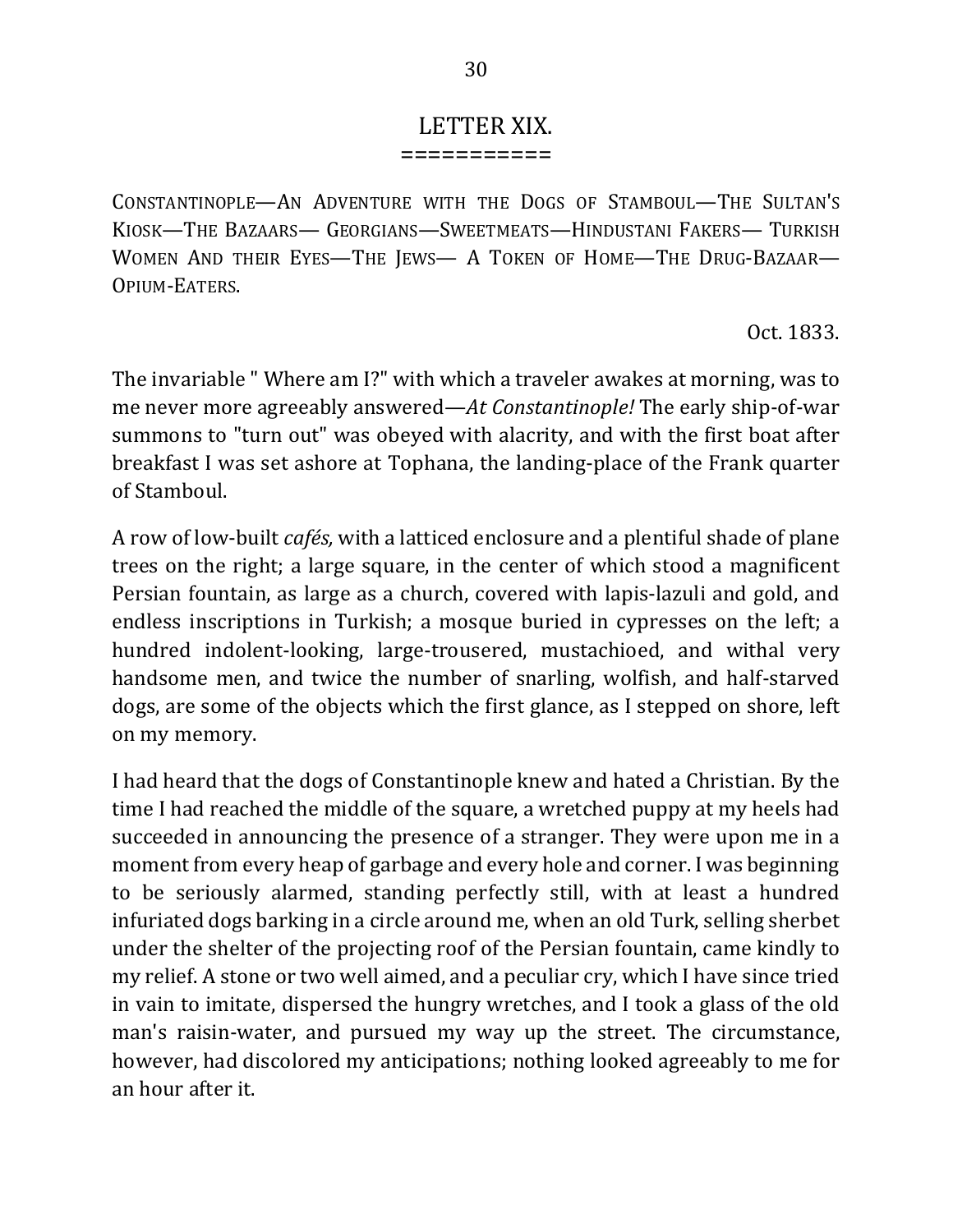I ascended through narrow and steep lanes, between rows of small wooden houses, miserably built and painted, to the main street of the quarter of Pera. Here live all Christians and Christian ambassadors, and here I found our secretary of legation, Mr. H-----, who kindly offered to accompany me to old Stamboul.

We descended to the water-side, and, stepping into an egg-shell *caique*, crossed the Golden Horn, and landed on a pier between the sultan's green kiosk and the seraglio.<sup>37</sup> I was fortunate in a companion who knew the people and spoke the language. The red-trousered and armed *kervas*,<sup>38</sup> at the door of the kiosk, took his pipe from his mouth, after a bribe and a little persuasion, and motioned to a boy to show us the interior. A circular room, with a throne of solid silver embraced in a double colonnade of marble pillars, and covered with a roof laced with lapis-lazuli and gold, formed the place from which Sultan Mahmoud formerly contemplated on certain days the busy and beautiful panorama of his matchless bay. The kiosk is on the edge of the water, and the poorest *caikjee*<sup>39</sup> might row his little bark under its threshold, and fill his monarch's eye, and look on his monarch's face with the proudest. The green canvas curtains, which envelope the whole building, have, for a long time, been unraised; and Mahmoud is oftener to be seen on horseback, in the dress of a European officer, guarded by troops in European costume and array. The change is said to be dangerously unpopular.

We walked on to the square of Sultana Valide.<sup>40</sup> Its large area was crowded with the buyers and sellers of a travelling fair—a sort of Jews' market held on different days in different parts of this vast capital. In Turkey, every nation is distinguished by its dress, and almost as certainly by its branch of trade. On the right of the gate, under a huge plane-tree, shedding its yellow leaves among the various wares, stood the booths of a group of Georgians, their round and rosydark faces (you would know their sisters must be half *houris*)<sup>41</sup> set off with a

<sup>&</sup>lt;sup>37</sup> *seraglio* — women's apartments (harem) in an Ottoman palace; also, the Sultan's court and government offices at Constantinople.

<sup>&</sup>lt;sup>38</sup> *kervas* — definition needed

<sup>39</sup> *caikjee* — boatman

<sup>40</sup> *Valide sultan* — title held by the "legal mother" of a ruling Sultan of the Ottoman Empire

 $41$  *houri* — beautiful young woman, such as the virgin companions of the virtuous in the Muslim afterlife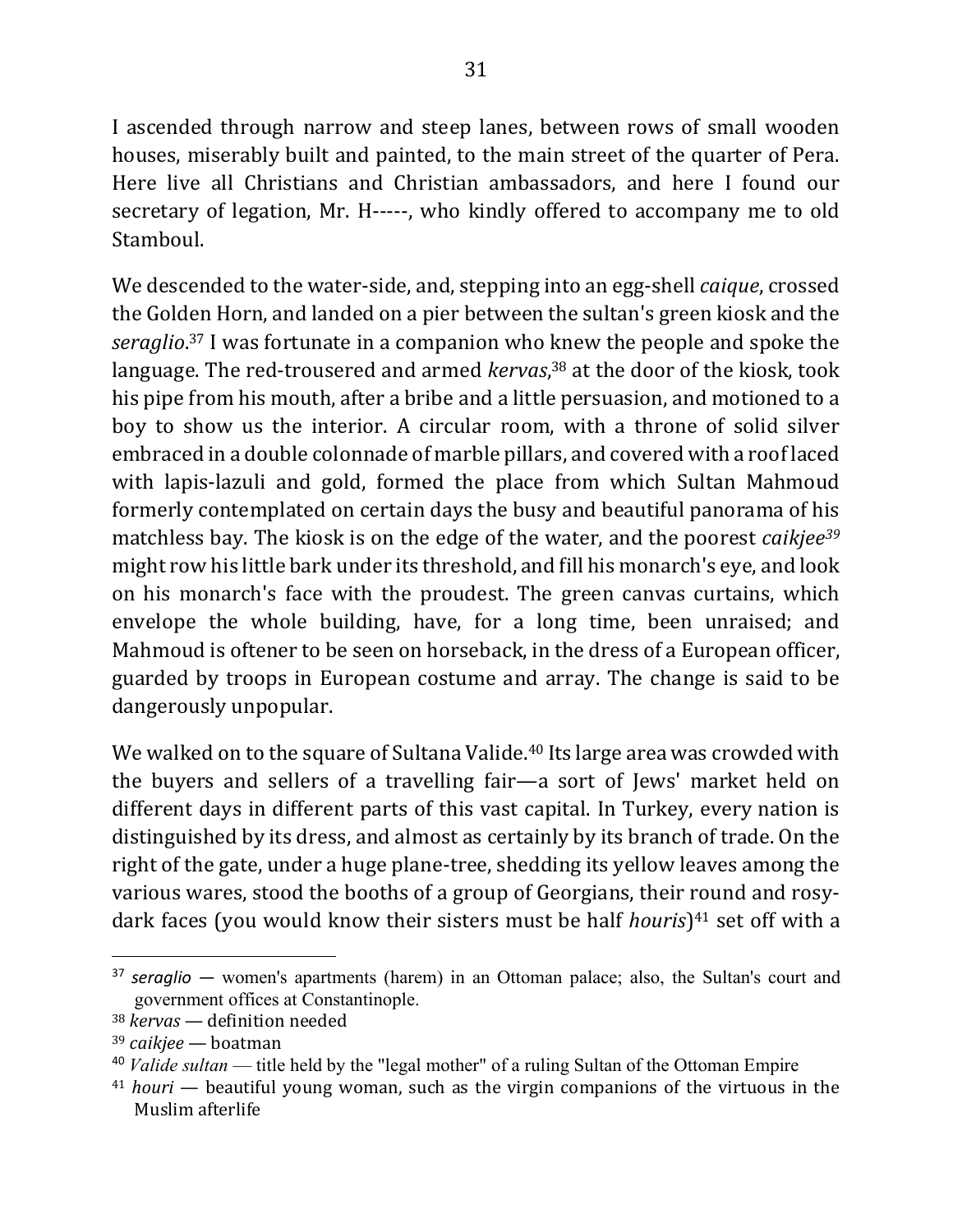tall black cap of curling wool, their small shoulders with a tight jacket studded with silk buttons, and their waists with a voluminous silken sash, whose fringed ends fell over their heels as they sat cross-legged, patiently waiting for custom. Hardware is the staple of their shops, but the cross-pole in front is fantastically hung with silken garters and tasseled cords; and their own Georgian caps, with a gay crown of Cashmere, enrich and diversify the shelves. I bought a pair or two of blushing silk garters of a young man, whose eyes and teeth should have been a woman's, and we strolled on to the next booth. Here was a Turk, with a table covered by a broad brass tray, on which was displayed a tempting array of mucilage, white and pink, something of the consistency of *blancmange*.<sup>42</sup> A dish of sugar, small gilded saucers, and long-handled, flat, brass spoons, with a vase of rose-water, completed his establishment. The grave Muslim cut, sugared, and scented the portions for which we asked, without condescending to look at us, or open his lips; and, with a glass of mild and pleasant sherbet from his next neighbor, as immovable a Turk as himself, we had lunched, extremely to my taste, for just five cents American currency.

A little farther on I was struck with the appearance of two men, who stood bargaining with a Jew. My friend knew them immediately as *fakirs*, or religious devotees, from Hindustan. He addressed them in Arabic, and, during their conversation of ten minutes, I studied them with some curiosity. They were singularly small, without any appearance of dwarfishness, their limbs and persons slight, and very equally and gracefully proportioned. Their features were absolutely regular, and, though small as a child's of ten or twelve years, were perfectly developed. They appeared like men seen through an inverted opera-glass. An exceedingly ashy, olive complexion, hair of a kind of glittering black, quite unlike in texture and color any I have ever before seen; large, brilliant, intense black eyes, and lips, (the most peculiar feature of all) of lusterless black,<sup>43</sup> completed the portraits of two as remarkable-looking men as I have anywhere met. Their costume was humble, but not unpicturesque. A well-worn sash of red silk enveloped the waist in many folds, and sustained

<sup>&</sup>lt;sup>42</sup> *blancmange* — a sweet gelatinous dessert

 $43$  Footnote in original — «I have since met many of them in the streets of Constantinople; and I find it is a distinguishing feature of their race. They look as if their lips were dead as if the blood had dried beneath the skin.»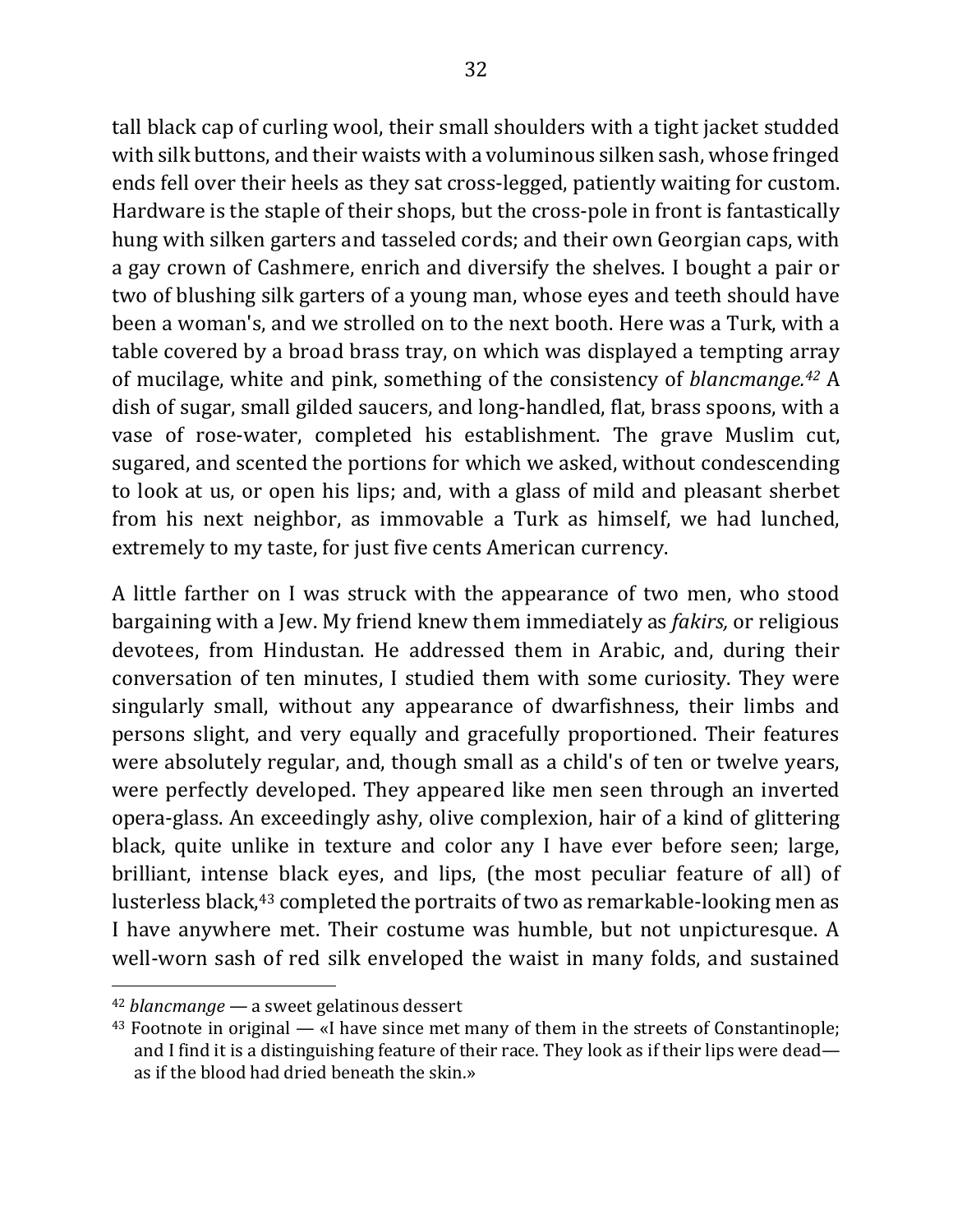trousers tight to the legs, but of the Turkish ampleness over the hips. Their small feet, which seemed dried up to the bone, were bare. A blanket, with a hood marked in a kind of arabesque figure, covered their shoulders, and a high quilted cap, with a rim of curling wool, was pressed down closely over the forehead. A crescent-shaped tin vessel, suspended by a leather strap to the waist, and serving the two purposes of a charity-box, and a receptacle for bread and vegetables, seemed a kind of badge of their profession. They were lately from Hindustan, and were begging their way still farther into Europe. They received our proffered alms without any mark of surprise or even pleasure, and, laying their hands on their breasts, with countenances perfectly immovable, gave us a Hindustani blessing, and resumed their traffic. They see the world, these rovers on foot! And I think, could I see it myself in no other way, I would e'en take sandal and scrip,<sup>44</sup> and traverse it as dervish or beggar.

The alleys between the booths were crowded with Turkish women, who seemed the chief purchasers. The effect of their enveloped persons, and eyes peering from the muslin folds of the *yashmak*, is droll to a stranger. It seemed to me like a masquerade; and the singular sound of female voices, speaking through several thicknesses of a stuff, bound so close on the mouth as to show the shape of the lips exactly, perfected the delusion. It reminded me of the halfsmothered tones beneath the masks in carnival-time. A clothes-bag with yellow slippers would have about as much form, and might be walked about with as much grace, as a Turkish woman. Their fat hands, the finger-nails dyed with henna, and their unexceptionably magnificent eyes, are all that the stranger is permitted to peruse. It ii strange how universal is the beauty of the Eastern eye. I have looked in vain hitherto for a small or an unexpressive one. It is quite startling to meet the gaze of such large liquid orbs, bent upon you from their long silken fringes, with the unwinking steadiness of look common to the females of this country. Wrapped in their veils, they seem unconscious of attracting attention, and turn and look you full in the face, while you seek in vain for a pair of lips to explain by their expression the meaning of such particular notice.

The Jew is more distinguishable at Constantinople than elsewhere. He is compelled to wear the dress of his tribe, (and its "badge of sufferance," too,)

<sup>&</sup>lt;sup>44</sup> sandal and scrip - ref. *Luke* 10:4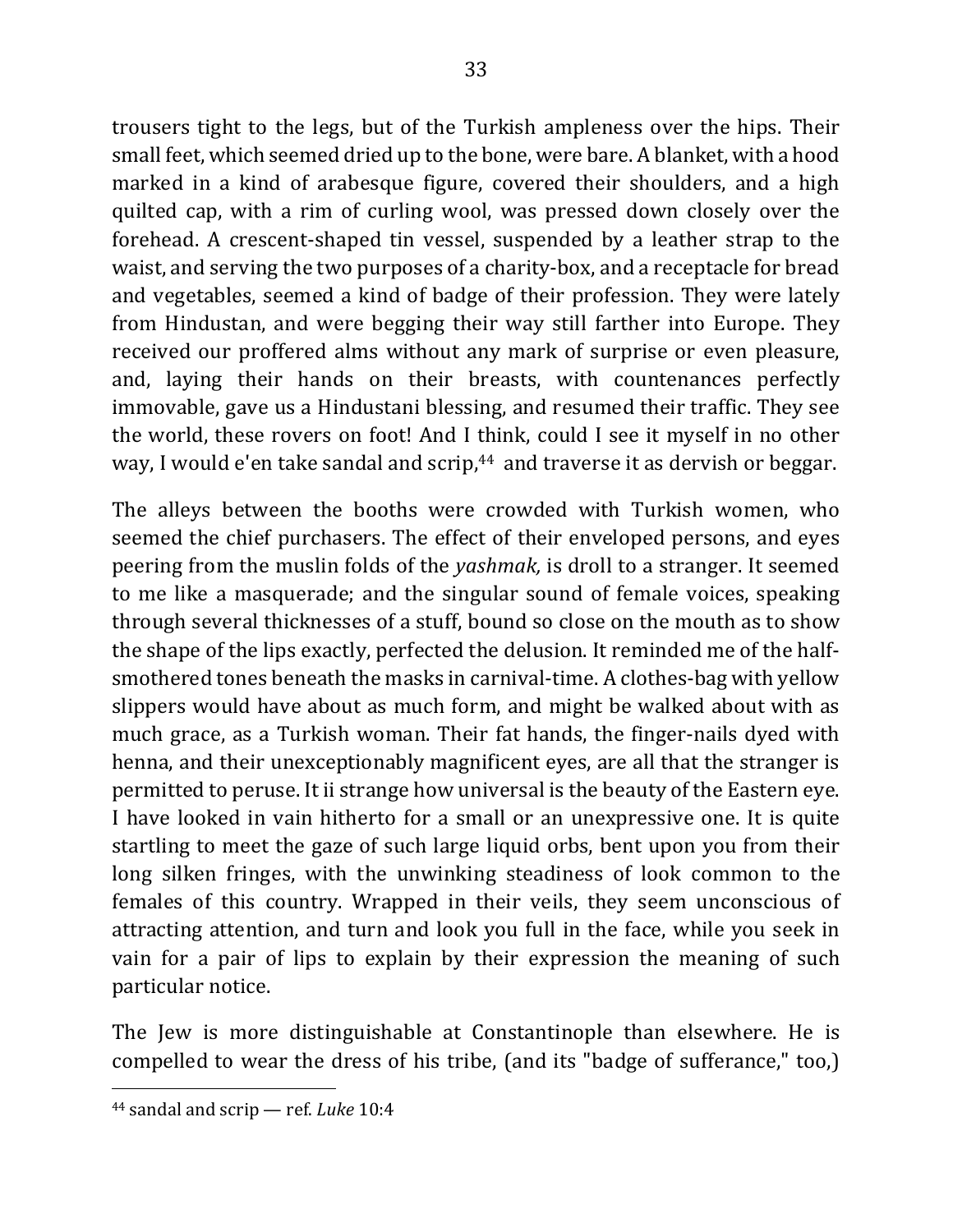and you will find him wherever there is trafficking to be done, in a small cap, not ungracefully shaped, twisted about with a peculiar handkerchief of a small black print, and set back so as to show the whole of his national high and narrow forehead. He is always good-humored and obsequious, and receives the curse with which his officious offers of service are often repelled with a smile, and a hope that he may serve you another time. One of them, as we passed his booth, called our attention to some newly-opened bales bearing the stamp, "Tremont Mill, Lowell, Mass." It was a long distance from home to meet such familiar words!

We left the square of the sultan mother, and entered a street of confectioners. The East is famous for its sweetmeats, and truly a more tempting array never visited the Christmas dream of a school-boy. Even Felix, the *patissier nonpareil<sup>45</sup>* of Paris, might take a lesson in jellies. And then for "candy" of all colors of the rainbow, (not shut enviously in with pitiful glass cases, but piled up to the ceiling in a shop all in the street, as it might be in Utopia, with nothing to pay,) it is like a scene in the Arabian Nights The last part of the parenthesis is almost true, for with a small coin of the value of two American cents, I bought of a certain kind called in Turkish *"peace to your throat,"* (they call things by such poetical names in the East) the quarter of which I could not have eaten, even in my best "days of sugar-candy." The women of Constantinople, I am told, almost live on confectionary. They eat incredible quantities. The sultan's eight hundred wives and women employ five hundred cooks, and consume *two thousand five hundred pounds of sugar daily!* It is probably the most expensive item of the seraglio kitchen.

A turn or two brought us to the entrance of a long dark passage, of about the architecture of a covered bridge in our country. A place richer in the Oriental and picturesque could scarce be found between the Danube and the Nile. It is the bazaar of *drugs*. As your eye becomes accustomed to the light, you distinguish vessels of every size and shape, ranged along the receding shelves of a stall, and filled to the uncovered brim with the various productions of the Orient. The edges of the baskets and jars are turned over with rich colored papers, (a peculiar color to every drug,) and broad spoons of boxwood are crossed on the top. There is the *henna* in a powder of deep brown, with an

<sup>&</sup>lt;sup>45</sup> *patissier nonpareil* — unequalled pastry-chef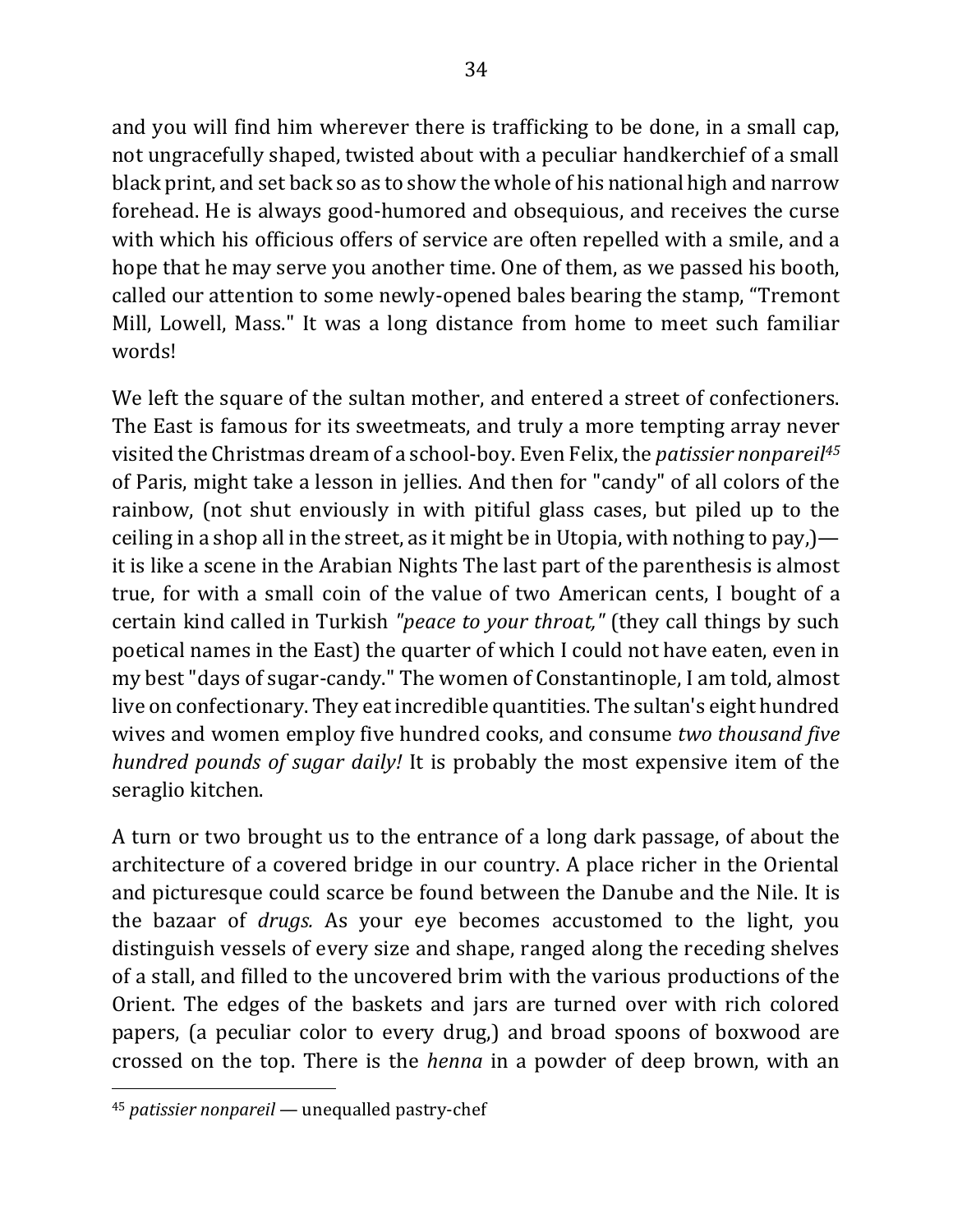envelope of deep Tyrian purple,<sup>46</sup> and all the precious gums in their jars, golden-leafed, and spices and dyes and medicinal roots; and above hang anatomies of curious monsters, dried and stuffed, and in the midst of all, motionless as the box of sulfur beside him, and almost as yellow, sits a venerable Turk, with his beard on his knees, and his pipe-bowl thrust away over his drugs, its ascending smoke-curls his only sign of life. This class of merchants is famous for opium-eaters, and if you pass at the right hour, you find the large eve of the silent smoker dilated and wandering, his fingers busy in tremulously counting his spice-wood beads, and the roof of his stall wreathed with clouds of smoke, the vent to every species of Eastern enthusiasm. If you address him, he smiles, and puts his hand to his forehead and breast, but condescends to answer no question till it is thrice reiterated; and then in the briefest word possible, he answers wide of your meaning, strokes the smoke out of his moustache, and, slipping the costly amber between his lips, abandons himself again to his exalted reverie.

I write this after being a week at Constantinople, during which the Egyptian bazaar has been my frequent and most fancy-stirring lounge. Of its forty merchants, there is not one whose picturesque features are not imprinted deeply in my memory. I have idled up and down in the dim light, and fingered the soft henna, and bought small parcels of incense-wood for my pastille lamp, studying the remarkable faces of the unconscious old Muslims, till my mind became somehow tinctured of the East, and (what will be better understood) my clothes steeped in the mixed and agreeable odors of the thousand spices. Where are the painters that they have never found this mine of admirable studies? There is not a corner of Constantinople, nor a man in the streets, that were not a novel and a capital subject for the pencil. Pray, Mr. Cole, $47$  leave things that have been painted so often, as aqueducts and Italian ruins, (though you *do* make delicious pictures, and could never waste time or pencils on *any* thing,) and come to the East for one single book of sketches! How I have wished I was a painter since I have been here.

 $46$  Tyrian purple — A natural dye extracted from the shell of a sea snail; in ancient Rome, purple-dyed textiles were a sign of status.

 $47$  Thomas Cole (1801-1848) - English-born American painter, best known for his landscapes and historical subjects